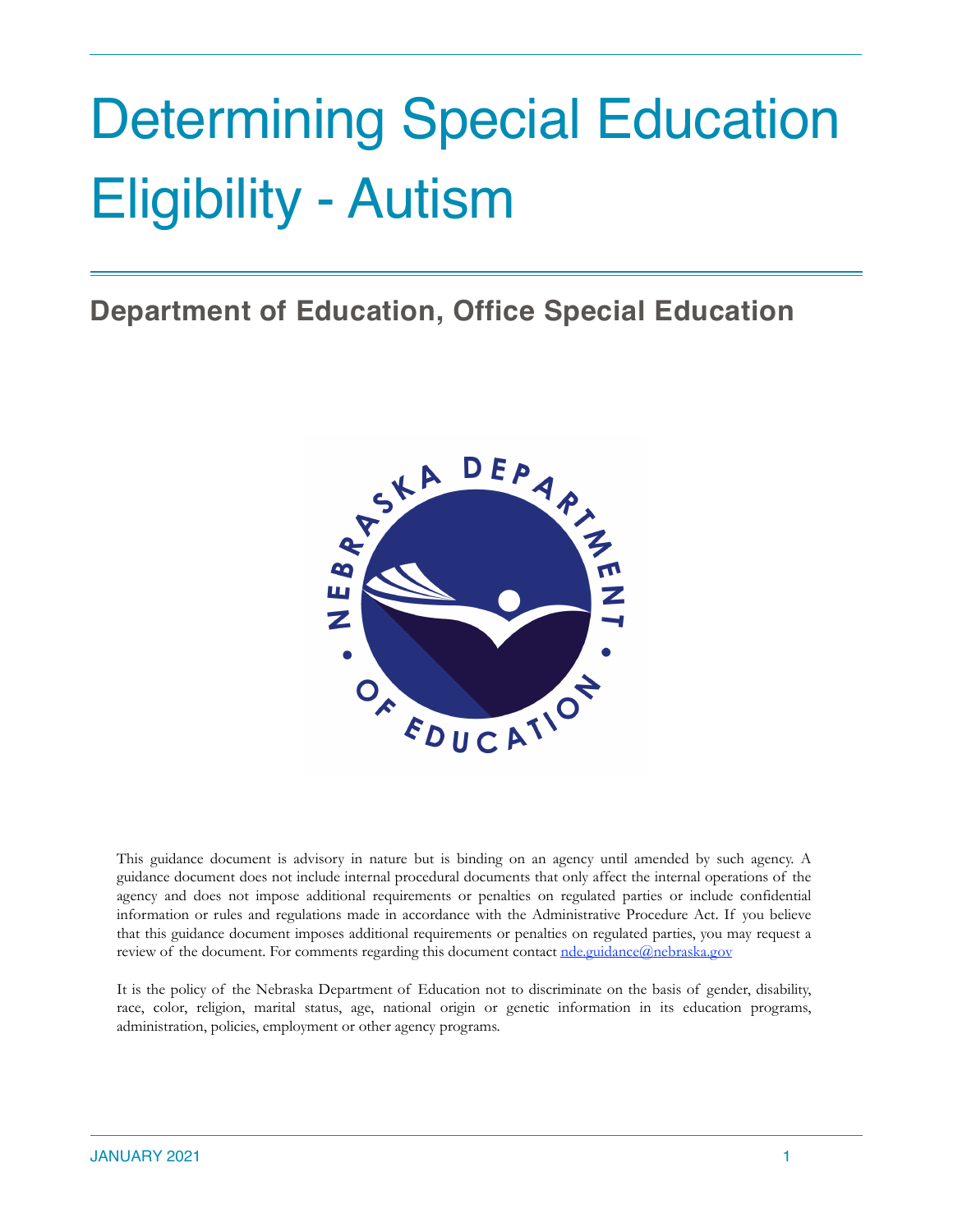# **Introduction**

This category of eligibility has been defined by both federal and state regulations. A three-part eligibility requirement for a child to be identified as a child with autism is as follows:

- Meet educational identification criteria (92 NAC 51.006);
- Documentation of adverse effect on educational performance;
- A determination that a need for special education is evident.

# **State Definition**

To qualify for special education services in the category of autism the child must have a developmental disability that significantly affects verbal and nonverbal communication and social interaction, is generally evident before age three, and that adversely affects a child's educational performance. Other characteristics often associated with autism are engagement in repetitive activities and stereotyped movements, resistance to environmental change or change in daily routines, and unusual response to sensory experiences.

Autism does not apply if a child's educational performance is adversely affected primarily because the child has a behavioral disorder as defined in 92 NAC 51-006.04C

A child who manifests the characteristics of autism after age three could be identified as having autism if the other criteria in 92 NAC 51-006.04B1 are met.

### **Guiding Definition**

In order to provide a broad base of understanding of autism and the continuum of behavioral characteristics of children with **Autism Spectrum Disorders (ASD)**, the term **Autism** will be used throughout this technical assistance guide.

Autism spectrum disorder (ASD) refers to a behaviorally defined neurodevelopmental disability characterized by qualitative impairments of social reciprocity, nonverbal and verbal communication, and flexibility in thoughts and actions. In recent years ASD has been described as a "disconnectedness syndrome" (Geschwind & Levitt, 2007). It is considered to be a biologically based condition involving differences in how parts of the brain and nervous system interact and develop over time. Although biological in nature, the exact causes are not yet known.

There is no medical test for ASD, and the only available way to determine if a child has an ASD is to look for a certain pattern of gaps or unevenness in the development of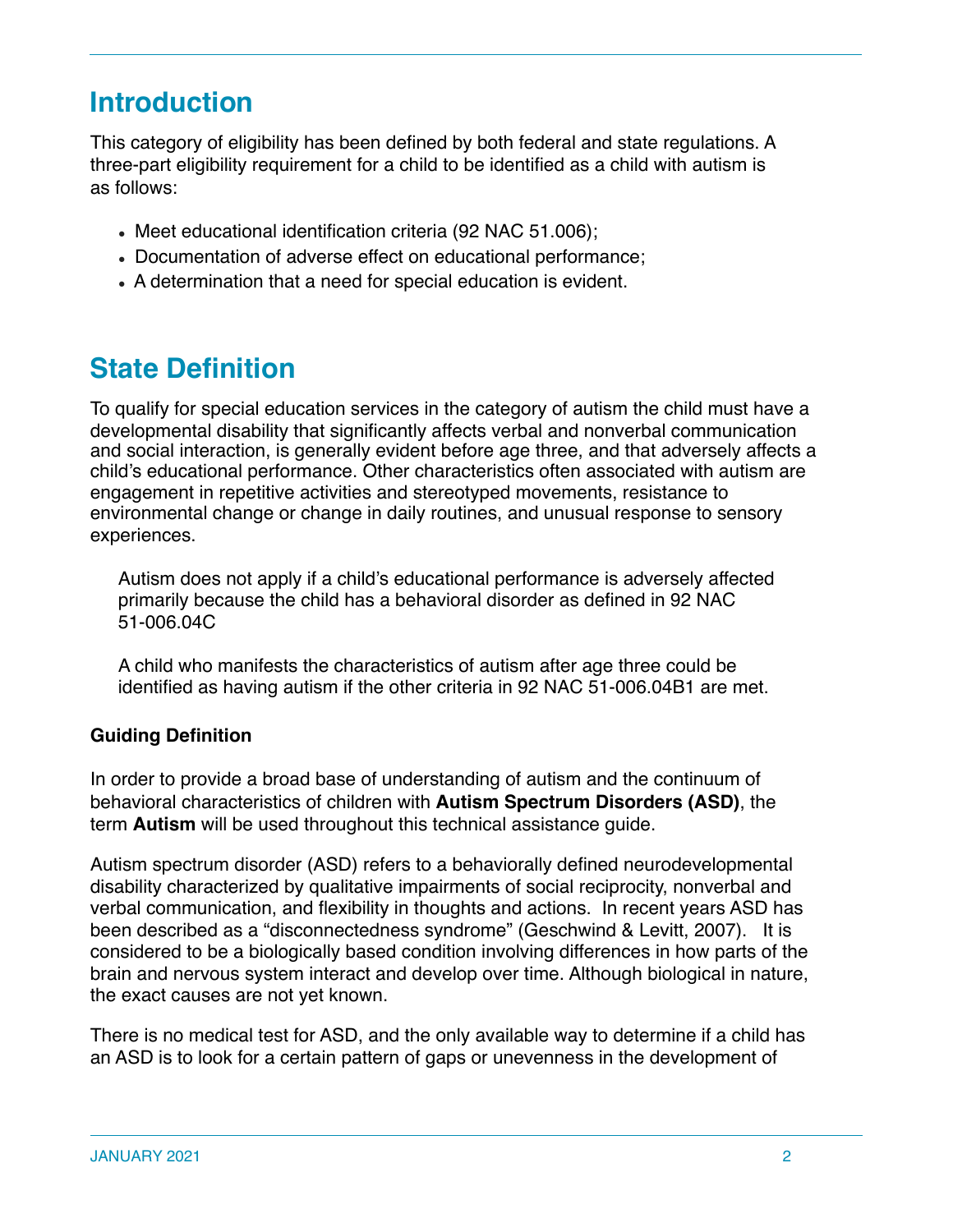social interaction, communication, and restricted patterns of activities and interests relative to the child's overall developmental level.

Autism is often referred to as a "Spectrum Disorder". This means that people with autism will be affected in different ways ranging from very mild to severe. Individuals with autism share some similar symptoms and characteristics such as difficulty with social interactions. There are however differences in when symptoms start, how severe they are and the exact nature of the symptoms. (CDC, 2014)

Autism exists on a continuum from mild to severe. Learning, responding, and thinking differences result in confusion, frustration, and anxiety expressed in withdrawal, repetitive behaviors, and, sometimes, in aggression or self-injury. Autism can co-occur with other disabilities.

ASD begins in early childhood and lasts throughout a person's life, although symptoms may improve over time. Some children with ASD show indicators of future problems within the first few months of life. In other individuals, the characteristics of autism might not show up until 24 months or later. Another group of individuals with autism seem to develop typically until around 18 to 24 months of age and then they stop gaining new skills, or they lose the skills they once had (Centers for Disease Control, March 2012).

ASDs are behaviorally defined and commonly identified by the evidence of behavioral characteristics across multiple areas of functioning. Characteristics are observed, to varying degrees, in social relationships, communicative competence and pattern and range of interests. Although ASDs are defined by a certain set of behaviors, children may exhibit any combination of the behaviors in any degree of severity. These characteristics are generally evident during the child's early years, and must adversely affect educational performance.

Autism is one of the disability categories in which a student may receive special education services. An educational identification of autism refers to a process that is completed by a multidisciplinary team to identify if the student is eligible for special education services.

The term Autism Spectrum Disorder is used by Psychologists, Psychiatrists and/ or Physicians when giving a Clinical or Medical Diagnosis of ASD. The Diagnostic and Statistical Manual of Mental Disorders (5th) Edition, American Psychiatric Association (DSM-5) is used to determine a medical diagnosis of autism spectrum disorder. A medical diagnosis is not required in order for an individual to receive an educational identification under the Autism disability category. However, medical reports and information should be considered by the MDT.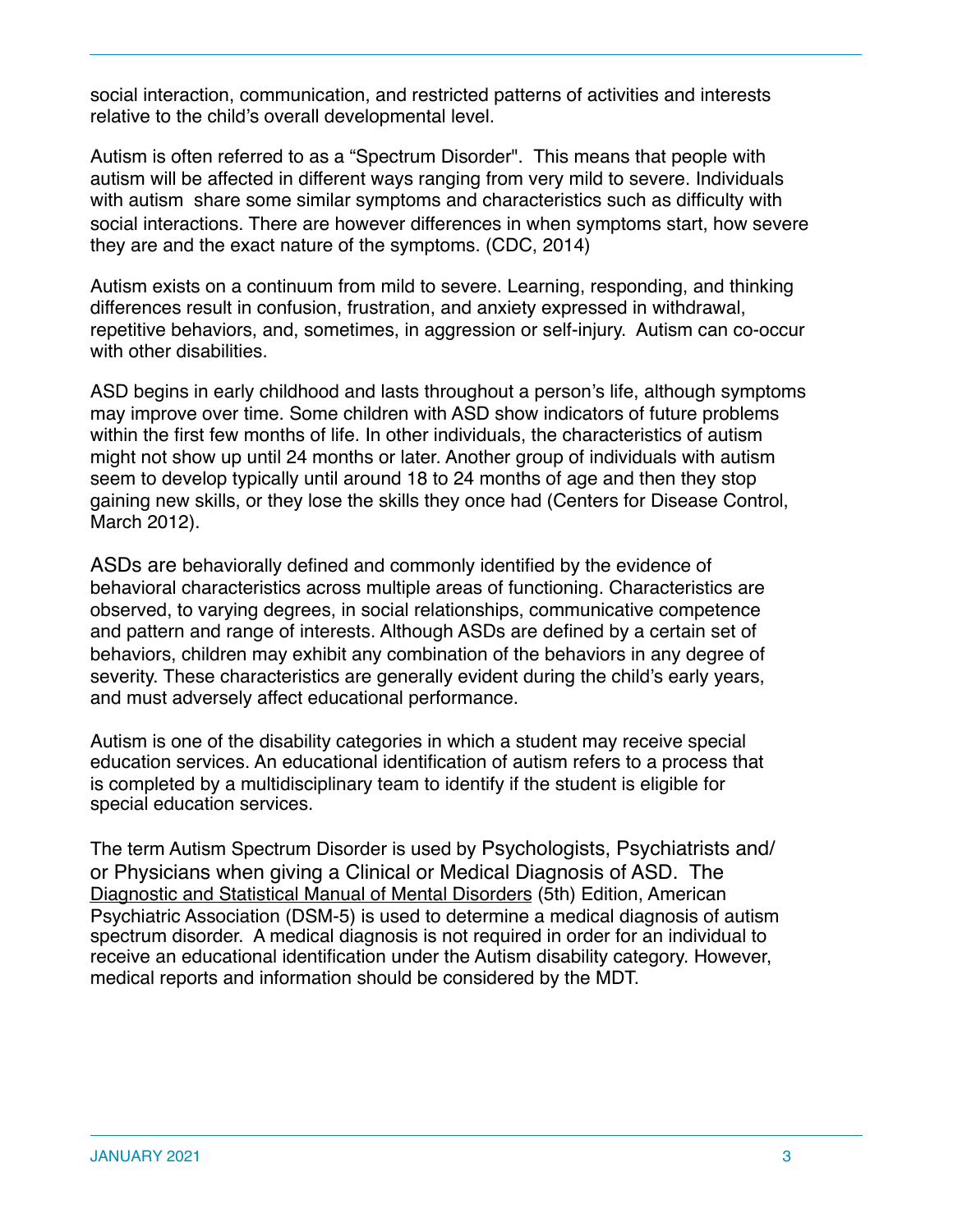### **Table 1: Differences Between Educational Identification and Clinical Diagnosis Of ASD**

|                                                                                                  | <b>EDUCATIONAL</b><br><b>IDENTIFICATION</b>                                                                                                                               | <b>CLINICAL DIAGNOSIS</b>                                                                                                       |
|--------------------------------------------------------------------------------------------------|---------------------------------------------------------------------------------------------------------------------------------------------------------------------------|---------------------------------------------------------------------------------------------------------------------------------|
| Source for<br>definition of<br>ASD in<br><b>Nebraska</b>                                         | NAC 51,006                                                                                                                                                                | DSM-5 (APA, 2013)                                                                                                               |
| Decider:<br>(i.e., who<br>chooses the<br><b>Special</b><br>education<br>disability<br>category?) | The Multidisciplinary Team<br>(MDT) or Individual Education<br>Program (IEP) Team (which<br>includes families, educational<br>professionals and sometimes<br>the student) | Psychologist,<br>Psychiatrist or Physician                                                                                      |
| <b>Time frame</b><br>that applies                                                                | Evident & impairing right now,<br>will be re-evaluation at least<br>every 3 years                                                                                         | Lifelong, persistent<br>condition, assumed<br>to have been<br>present in the past<br>and assumed to be<br>present in the future |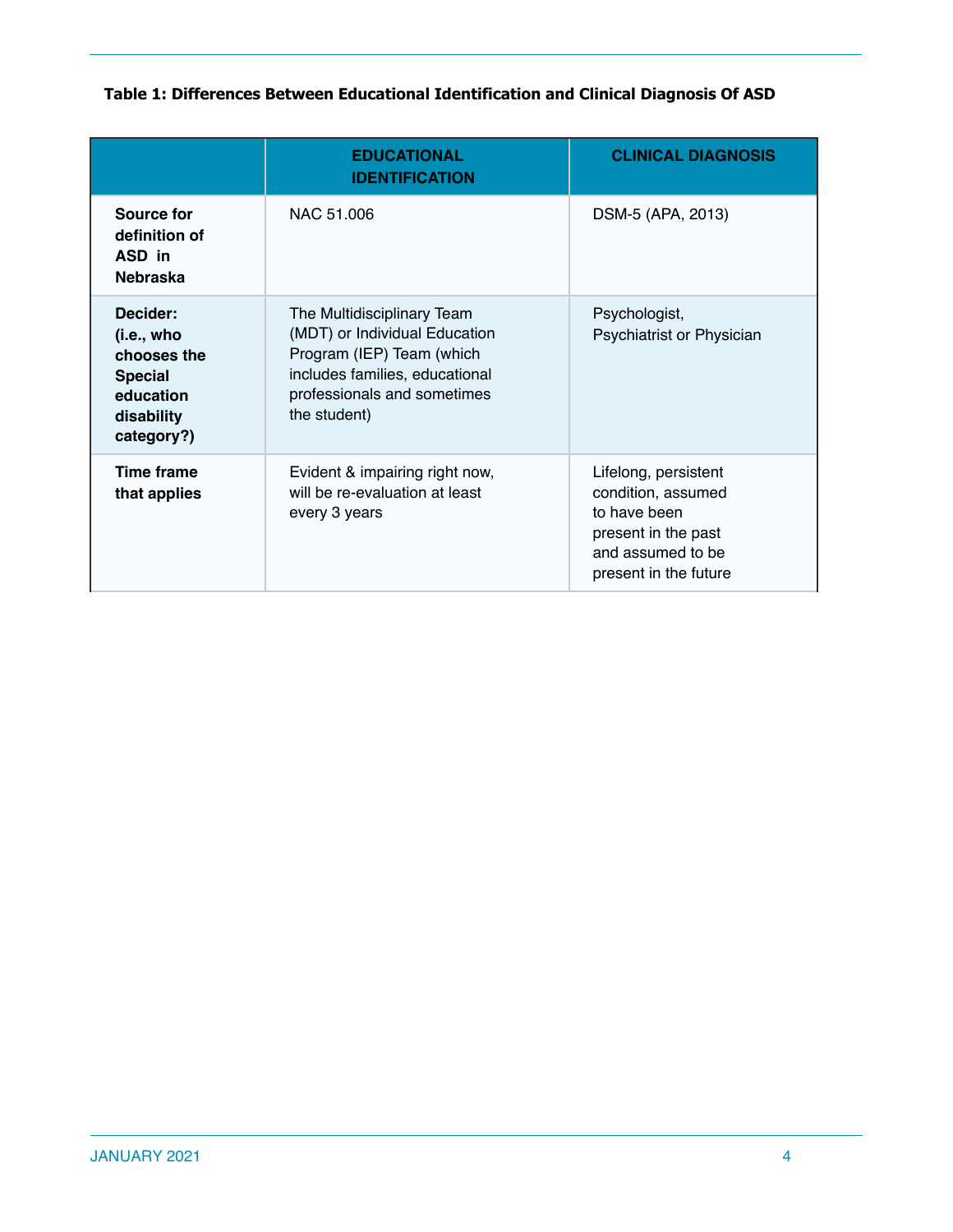| <b>Information</b><br>included<br>In the<br>assessment<br>or evaluation | • Academic achievement<br>across several areas<br>Observation of behaviors in<br>$\bullet$<br>structured and unstructured<br>school situations<br>Direct observation of social<br>and<br>communicative behaviors<br>• Family interview for<br>developmental and family<br>history<br>• Assessment of ASD<br>characteristics<br>• Teacher/Family report of<br>problem behaviors and<br>adaptive skills<br>May include:<br>$\bullet$<br>$\circ$ standardized<br>assessments of intellectual<br>functioning, language, motor<br>skills, learning style,<br>adaptive behaviors<br>o existing educational<br>record and medical/clinical<br>reports, as provided by<br>family | • Medical, family and<br>developmental history<br>• Caregiver reports of<br>current functioning<br>across settings<br>• Direct observation of<br>social and<br>communicative<br>behaviors<br>• Further investigation<br>into attention, mood or<br>other aspects of mental<br>health, as needed<br>• Standardized<br>assessments of overall<br>intellectual functioning,<br>speech & language,<br>motor, and/or adaptive<br>behaviors<br>May include:<br>o physical exam,<br>genetics testing,<br>o neurological<br>exam, or other<br>relevant medical<br>follow-up<br>$\circ$ existing<br>educational record |
|-------------------------------------------------------------------------|--------------------------------------------------------------------------------------------------------------------------------------------------------------------------------------------------------------------------------------------------------------------------------------------------------------------------------------------------------------------------------------------------------------------------------------------------------------------------------------------------------------------------------------------------------------------------------------------------------------------------------------------------------------------------|---------------------------------------------------------------------------------------------------------------------------------------------------------------------------------------------------------------------------------------------------------------------------------------------------------------------------------------------------------------------------------------------------------------------------------------------------------------------------------------------------------------------------------------------------------------------------------------------------------------|
|                                                                         |                                                                                                                                                                                                                                                                                                                                                                                                                                                                                                                                                                                                                                                                          | and medical/clinical<br>reports, as<br>$\bigcirc$<br>provided by family                                                                                                                                                                                                                                                                                                                                                                                                                                                                                                                                       |
| Cost to the<br>family                                                   | The evaluation process is part of<br>a free and appropriate public<br>education                                                                                                                                                                                                                                                                                                                                                                                                                                                                                                                                                                                          | Estimated cost of<br>$$1,500 - $3,500$<br>(sometimes<br>covered by<br>insurance,<br>sometimes not)                                                                                                                                                                                                                                                                                                                                                                                                                                                                                                            |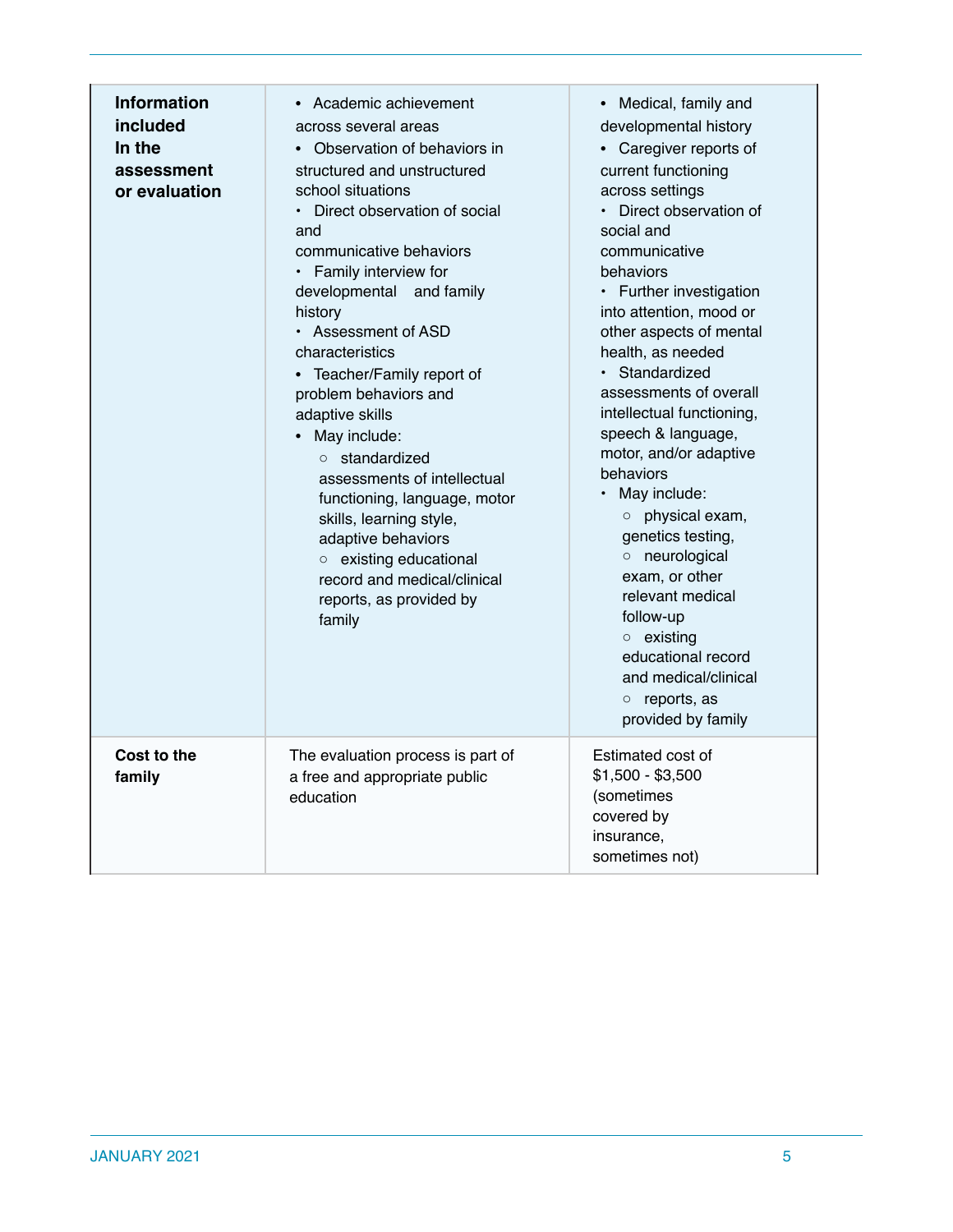| <b>Access to</b><br>experienced<br>professionals | Child Find and<br>Multidisciplinary team<br>members are always<br>available (i.e., part of a free<br>and appropriate public<br>education); NDE through the<br><b>ASD Network provides</b><br>training and guidance to<br>school districts on the<br>educational evaluation for<br>ASD.                                                                                                                         | Geographically<br>dependent:<br>Qualified/trained<br>diagnosticians often<br>practice in<br>metropolitan areas<br>and rural/frontier<br>counties may not<br>have any medical or<br>mental health<br>professionals with<br>experience in clinical<br>diagnosis of ASD. |
|--------------------------------------------------|----------------------------------------------------------------------------------------------------------------------------------------------------------------------------------------------------------------------------------------------------------------------------------------------------------------------------------------------------------------------------------------------------------------|-----------------------------------------------------------------------------------------------------------------------------------------------------------------------------------------------------------------------------------------------------------------------|
| <b>Functional</b><br><b>Disability</b>           | The disability must affect<br>educational performance (such<br>as; academics, ability to<br>communicate effectively, work in<br>groups and acquire the<br>necessary social competence to<br>be successful after high school).                                                                                                                                                                                  | The condition may or<br>may not be impairing<br>to be clinically<br>diagnosed.                                                                                                                                                                                        |
| <b>Results are</b><br>intended<br>for:           | Determine eligibility for special<br>education services.<br>If eligible, the team develops<br>the student's Individualized<br>Education Program, (including<br>identifying appropriate<br>educational goals and<br>objectives, accommodations,<br>modifications, and<br>determination of the least<br>restrictive environment) in<br>order to provide the student<br>with a free and appropriate<br>education. | Guiding parents to<br>appropriate next<br>steps in intervention<br>(both in and outside<br>of school) in order to<br>promote overall<br>wellness and optimal<br>outcomes for youth<br>with ASD and their<br>families.                                                 |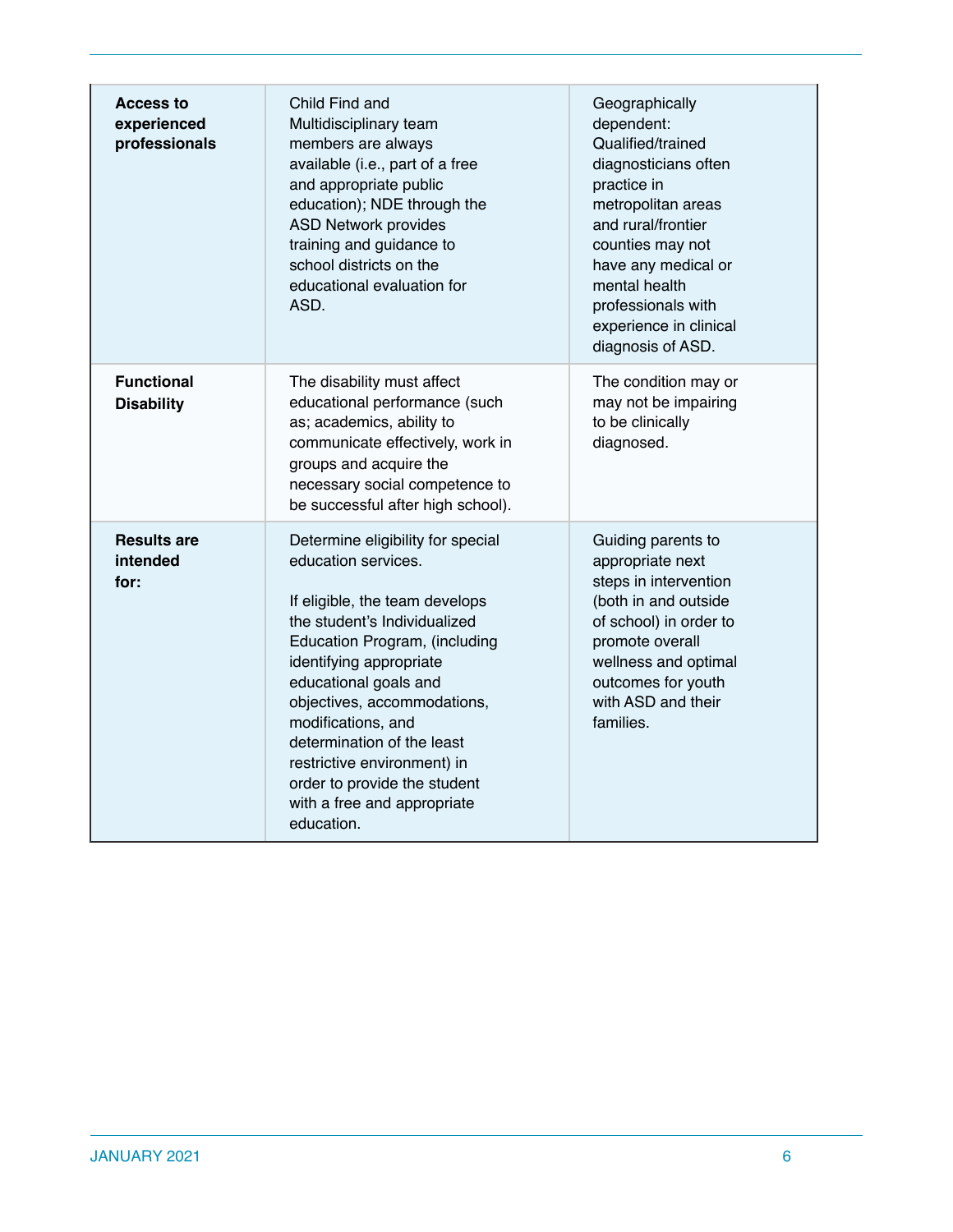# **Section 1: MDT Team Composition**

The Multidisciplinary Team (MDT) should include at least the following members:

- $\bullet$  The child's parent(s);
- A school psychologist or licensed psychologist;
- $\bullet$  The child's teacher(s) or a teacher qualified to teach a child that age;
- $\bullet$  A speech-language pathologist;
- A school district administrator or designated representative.

# **Section 2: Educational Identification Guidelines**

In order for a child to have an educational identification of Autism, the evaluation should include the analysis and documentation of the manifestation of developmental and educational problems exhibited in varying degrees of impairments in each of the following areas:

There are three core areas of development that are central to an ASD:

**1. Impairments in Social Reciprocity** (i.e., the spontaneous ability to engage in back-and-forth social interactions with a variety of people in a variety of situations is awkward or missing). Some children with ASD may appear as "aloof" or "in their own world." They may persist in avoiding social contact with unfamiliar people in a manner that cannot be explained by shyness or fear. Others may seem socially interested, but have a very passive style, appearing to not know how to start or maintain interactions with others.

Alternately, some children appear socially active and engaged in the flow of interactions, but their social style is experienced by others as "one-sided," "awkward," or "intrusive." For many children with ASD, interacting with adults (particularly familiar and/or responsive adults) is much easier than playing with their peers. For many individuals it isn't until school entry when his/her social challenges become apparent.

**2. Lack of Communicative Competence** (i.e., the child lacks the ability to send and receive messages to others in a fluid and integrated manner). This core category includes delayed or disordered speech, integration of nonverbal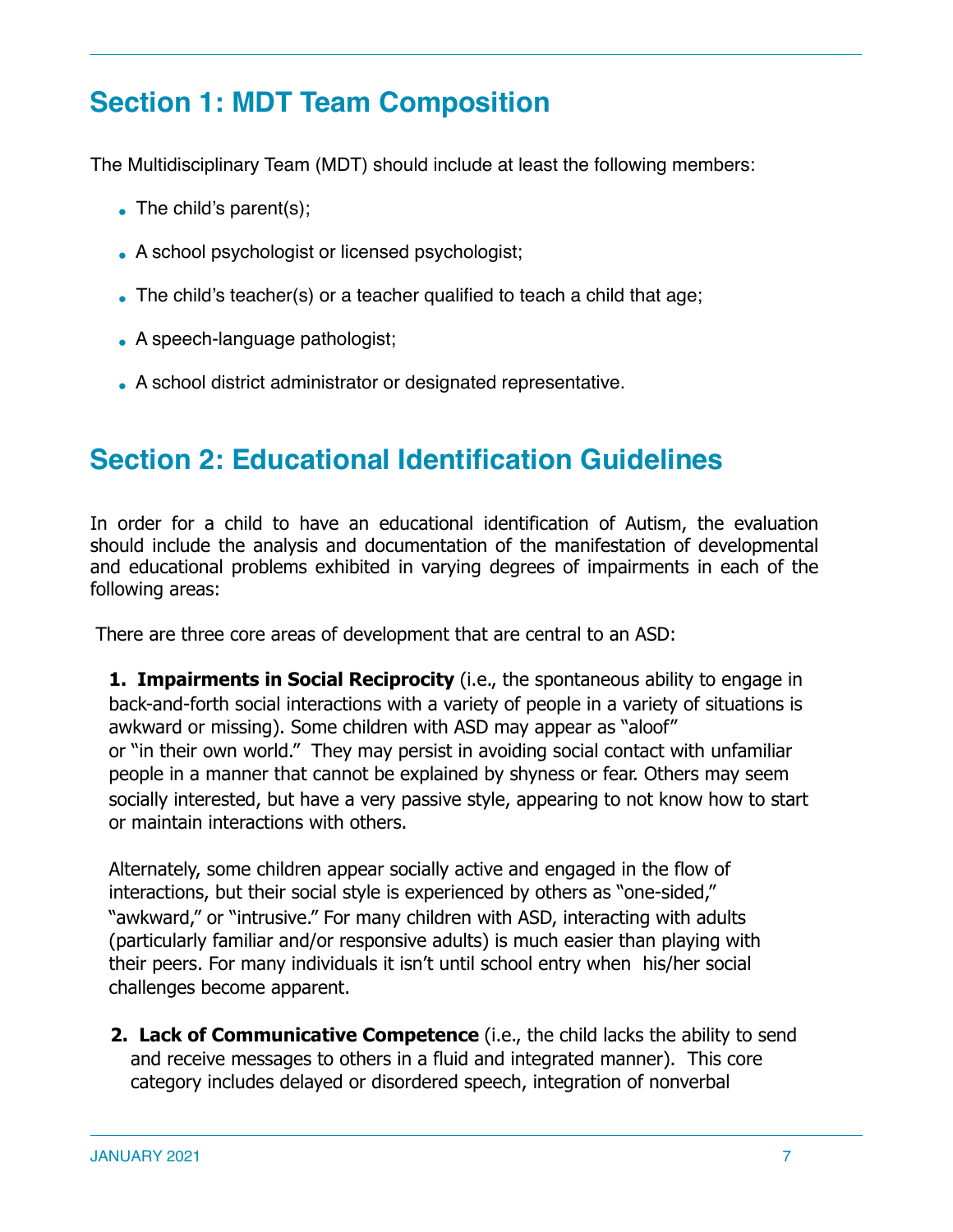behaviors into attempts to communicate (such as using a coordinated eye gaze, pairing gestures with sounds, using an appropriate voice tone and maintaining an appropriate proximity to others when communicating), as well as communicating for a range of social purposes (such as maintaining a conversation, asking for assistance, sharing observations and information).

 For some highly verbal children with ASD, speech develops typically, however, learning how to communicate with others in a socially appropriate way can be challenging. This aspect of communication is referred to as pragmatics and is considered an educationally relevant aspect of adaptive behavior.

**3. Restricted, Repetitive Patterns of Behavior, Interests or Activities** (i.e., the child may demonstrate a strong preference for familiarity, routines, and an insistence on sameness in activities and behaviors). This core category can be evident through repetitive motor behaviors (such as hand-flapping or jumping and pacing), repetitive play with objects (such as lining up toys but not really playing "with" them). There may also be a "driven" desire for specific routines and/or rules to be followed, or an intense preoccupation with one interest, toy or part of an object, without really seeing the "big picture." "Getting stuck" or "perseverating" also

# **In addition, the following indicators may be observed in children with Autism:**

Unusual or repetitive responses to sensory stimuli. The child may exhibit these atypical responses to any or all of the following sensory modalities: sight, hearing, smell, taste, touch, balance, body awareness, and pain. The intensity of the response to these stimuli can range from unusually high levels to unusually low levels.

- Differences in the rate of cognitive skill development
- Uneven rate or out-of-sequence skill development
- Extreme or deregulated behavioral characteristics hyperactivity, short attention span, impulsiveness, emotional outbursts, verbal/physical aggressiveness, or selfinjurious behaviors
- Difficulties with judgment, as evidenced by apparent lack of danger or potential harm; or excessive and unwarranted fearfulness
- Difficulties with abstract thinking

describes this core category.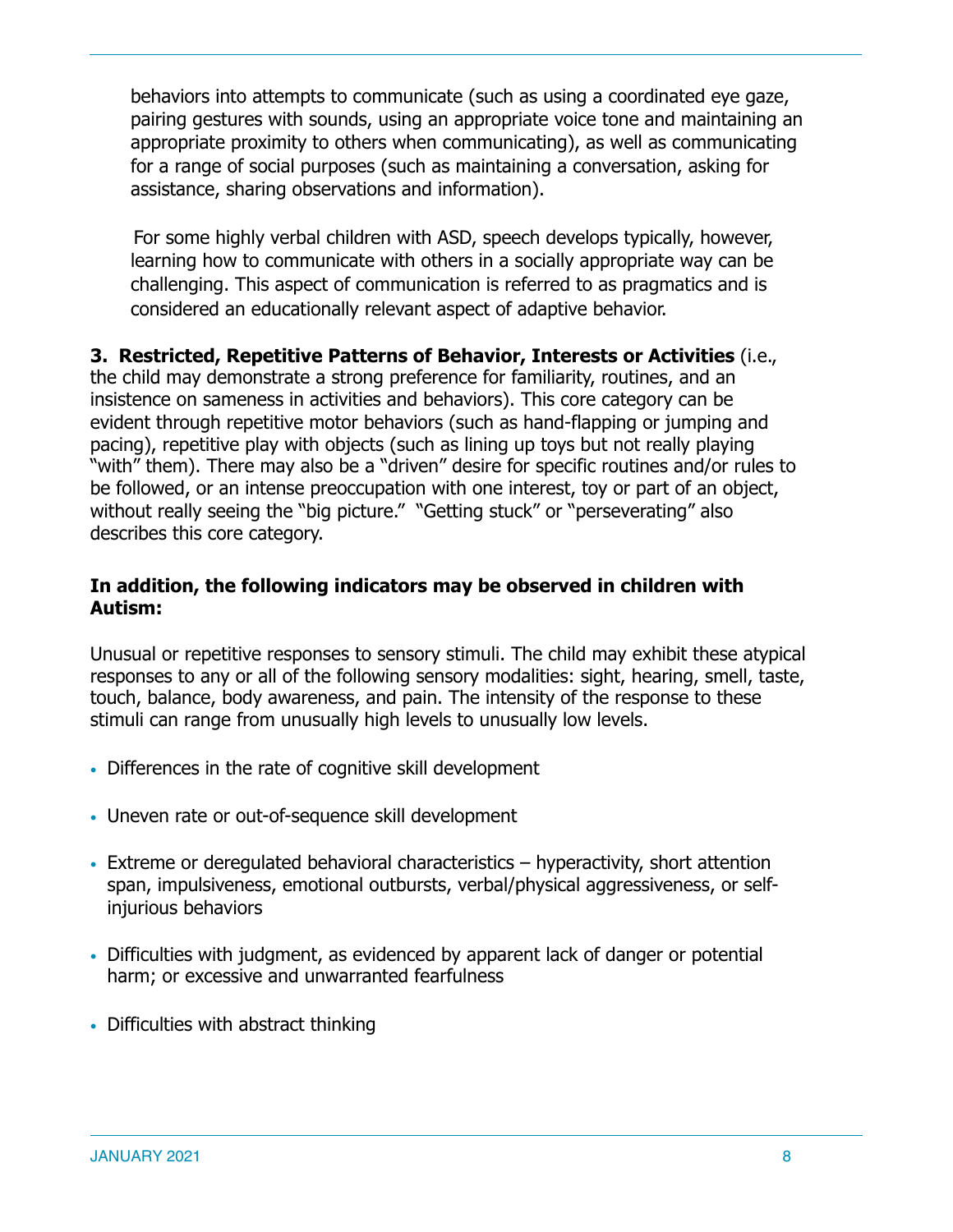Other features of ASD that are present across the school years are:

- Rigidity in thinking, difficulty shifting from a thought, idea or expectation
- Over-selective attention focusing on detail but may not see the overall concept
- Socially naive, does not understand the intentions of others

# **Section 3: Educational evaluation should include a combination of the following methods and tools**

Note: During the comprehensive evaluation no one assessment method alone is sufficient to determine eligibility for autism spectrum disorder. The multidisciplinary team will gather information through a variety of assessments, observation and data collection. Which assessments and the amount of information collected will be determined on a case-by-case basis.

• Behavioral observations take place in natural settings by a person or persons with child development experience and knowledge of ASD.

• Family/caregiver report of child's developmental history (e.g., first words/phrases, first steps), medical history and current strengths and difficulties, establishing that concerns were present before the third birthday, with the exception of a very high functioning child (no language delay) (See example [Developmental History](https://drive.google.com/file/d/1kAoV4hjOUSy5vQOATg9g8rSy7vyF-5AD/view?usp=sharing)  [Questionnaire](https://drive.google.com/file/d/1kAoV4hjOUSy5vQOATg9g8rSy7vyF-5AD/view?usp=sharing)).

• A screening tool specific to ASD may be completed by family, teacher or both.

• Teacher input with a focus on a child's social, communication and/or play skills in natural activities and routines, and need for structure and modification to encourage child participation in learning.

• Review of existing educational records and reports regarding the child's achievement, behavior, participation in educational opportunities, with a look at whether or not social-communication difficulties accompanied by behavioral inflexibility are impacting the child's educational performance.

• Direct interaction with the child in either a play-based or semi-structured interaction with opportunities to probe the child's social-emotional understanding and observe the child's coordination of verbal and nonverbal communicative behaviors (e.g., does he easily coordinate his eyes, facial expressions, and/or gestures with his verbal communication?).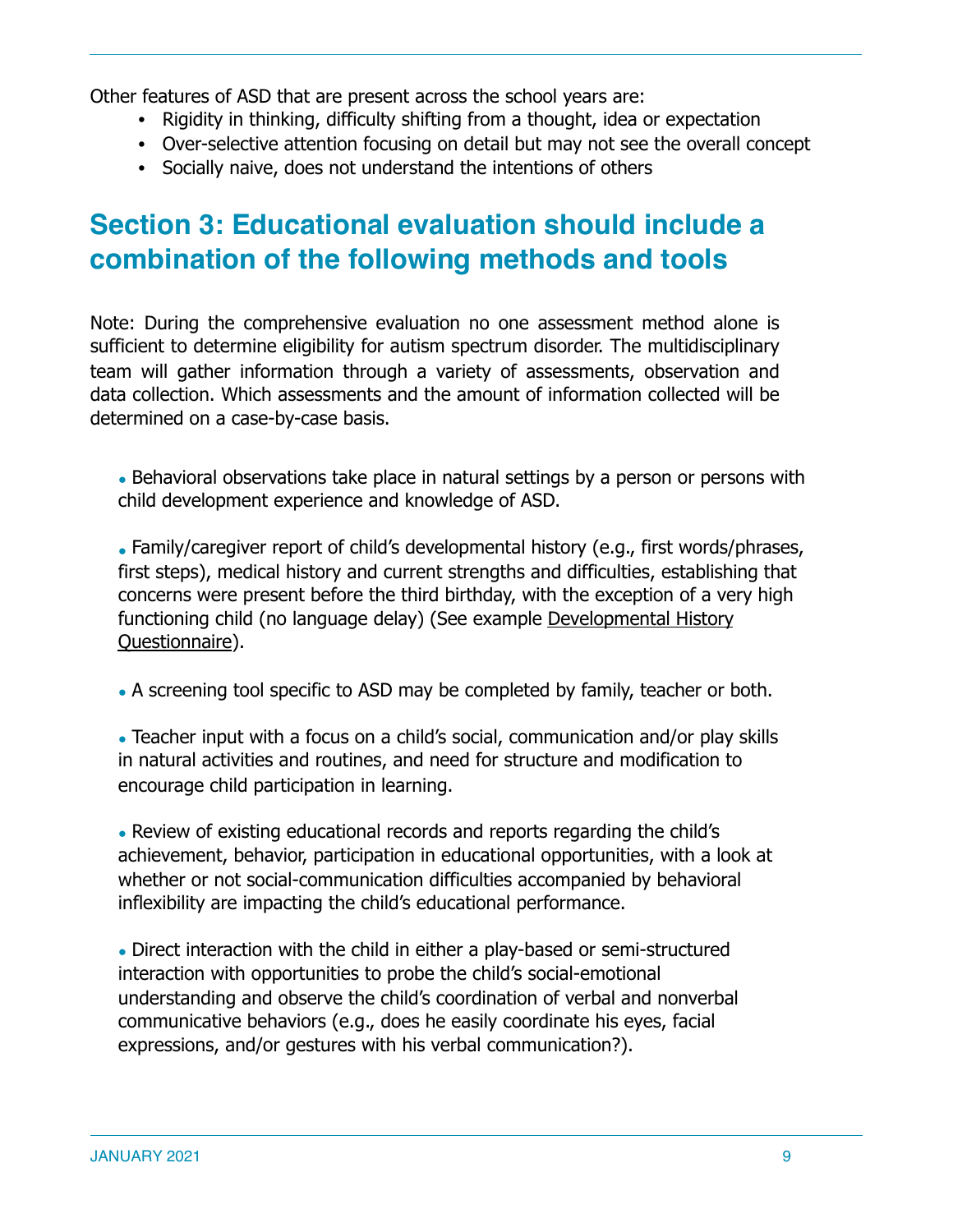• Reports by outside sources including the diagnostic report, if available, will be considered.

• Standardized assessment of cognitive functioning, adaptive skills, executive [function](http://www.ncbi.nlm.nih.gov/pmc/articles/PMC3420556/), speech/language/communication, academic achievement, sensory profiles and motor foundation/motor planning may add valuable information but must be determined on a case-by-case situation.

• If needed, to gather additional information, administration of an assessment tool specific to autism, such as the Autism Diagnostic Observation Schedule, 2nd edition or the Autism Diagnostic Interview, or both. Neither tool is required.

# **Section 4: PROCEDURES TO DETERMINE ADVERSE EFFECT ON DEVELOPMENT/EDUCATIONAL PERFORMANCE**

### **FACTORS TO CONSIDER**

In observing, assessing, and evaluating the child's behavioral characteristics, the following questions are to guide documentation and determination of whether the disability has an adverse effect on the child's developmental/educational performance:

### **Impairments in Social Competence**

Does the child appropriately use nonverbal communication and gestures; exhibit a smiling response; exhibit stranger anxiety; exhibit response to gestures and familiar routines; exhibit eye contact and facial responsiveness?

Does the child follow a point or use a forefinger point with the intent of directing the attention of a peer or adult toward the object?

Does the child show awareness of the essential components of social interactions, i.e., nonverbal and verbal communication, empathy, reciprocity, social negotiation and repair?

Does the young child demonstrate reciprocal routines or social games such as peek-aboo, patty-cake, or waving good-bye?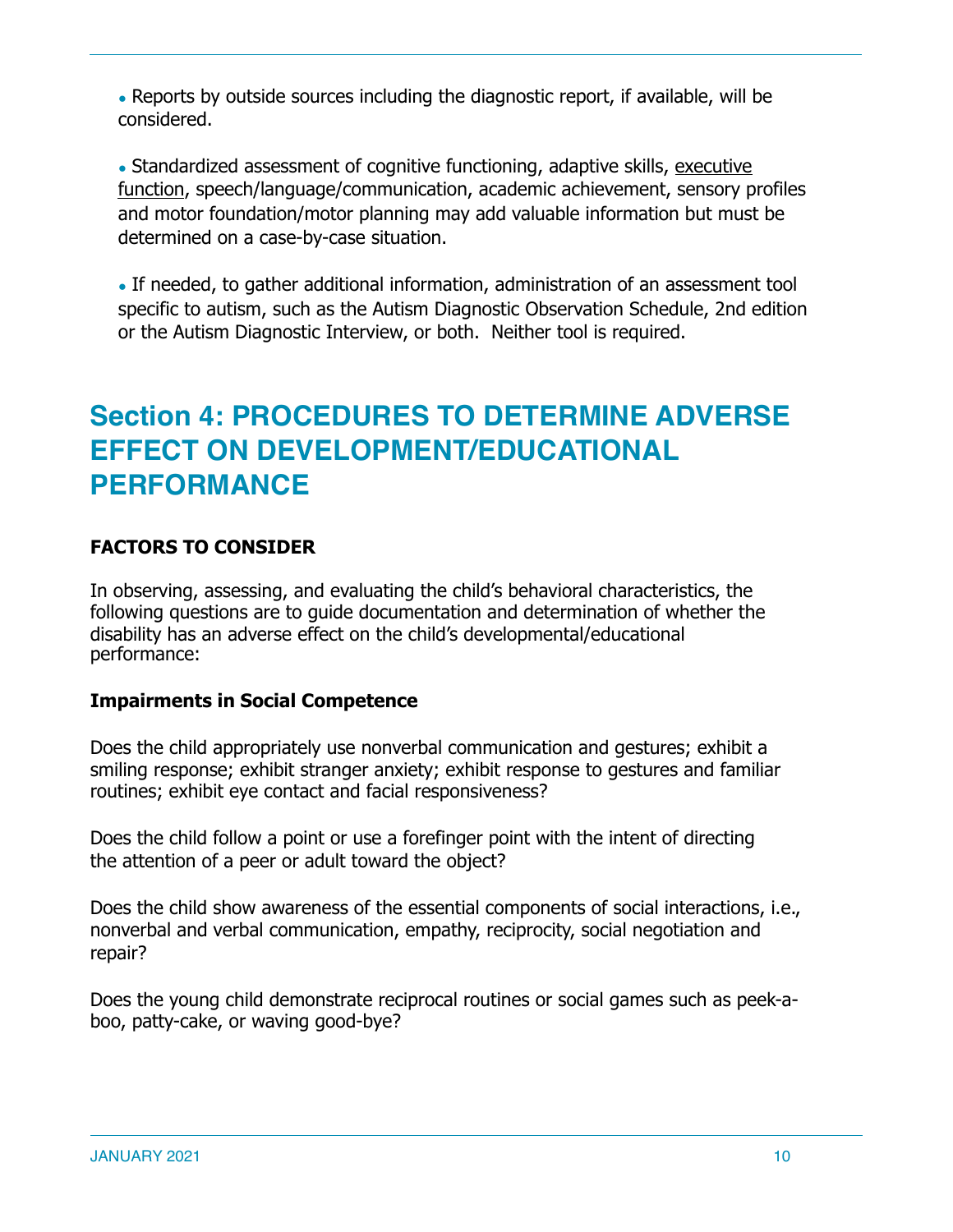Does the young child demonstrate age appropriate play skills including using objects for intended purpose, pretending, and/or imitating (other than scenarios from movies and cartoons)?

Does the child demonstrate cooperative play in response to social cues and/or direct instruction?

Does the child prefer to be alone and/or show little interest in others?

Does the child fail to develop relationships with significant caregivers Does the child have difficulty relating to others?

Does the child attempt social interactions that are ineffective, inappropriate, and thus unsuccessful?

Does the child exhibit giggling, laughing, or crying without identifiable reasons?

### **Lack of Communicative Competence**

Is the child's speech echolalic?

Does the child have difficulty using language in fluent, interactive communication?

Does the child use nonverbal language, i.e., gestures, gestures that relate to language, and symbolic meaning of gestures?

Is the child's use of language concrete and literal; does the child seem to be confused by words and expressions that depend on the context for meaning, such as space and time words, i.e., here/there/later; homonyms, i.e., blue/blew; pronouns, jokes, sarcasm, and figurative language?

Does the child display loss of speech, delayed onset of speech, immature or disordered syntax, and/or articulation?

Does the child use formal or stilted speech to communicate, i.e. addressing others formally, including people they know well, or using higher level awkward vocabulary instead of more comfortable slang or language children usually display?

Is the child's voice quality flat or mechanical with little variation of pitch and volume?

Does the child have difficulty using language in fluent, interactive communication?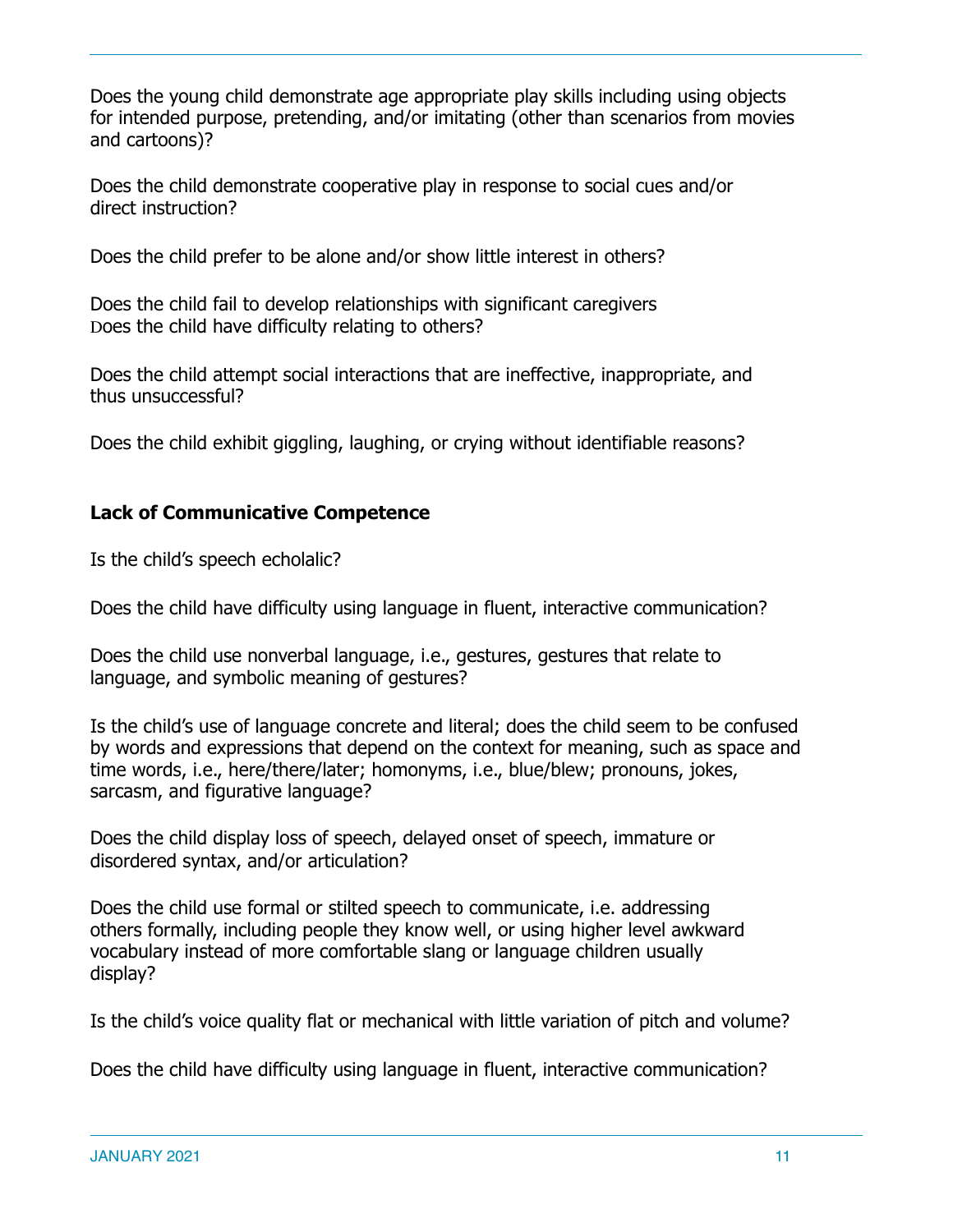### **Restricted, Repetitive Patterns of Behavior, Interests or Activities**

Does the child use objects in idiosyncratic, stereotypic, and/or perseverative ways, and does interference with this use of objects result in expressions of discomfort and/or panic?

Does the child exhibit awareness of the sequence of events and exhibit discomfort and/ or panic when this sequence is disrupted or changed?

Does the child have complex routines or rituals for particular activities and does the child exhibit distress if he/she is unable to carry out these routines, i.e., lining up objects, needing to have his/her desk in the same position, following rigid routines (bed time, mealtime, getting dressed, reading a book)?

Does the child engage in self-injurious behaviors, i.e., hair pulling, head banging, or hitting/biting parts of the body?

Does the child exhibit stereotypic and repetitive movements of limbs or the entire body i.e., hand flapping, hand wringing, or spinning?

Does the child demonstrate perseverative thinking, preoccupation with certain sounds, words, phrases, ideas, or does the child have difficulty switching the focus of attention?

Does the child demonstrate a skill in a particular setting or situation or with a specific person, but have difficulty generalizing that skill to another setting, situation, or person?

Does the child show memory for specific visual detail, facts, or rote lists, but fail to demonstrate a general understanding of the topic?

Does the child focus on small details and demonstrate little awareness of critical elements or information?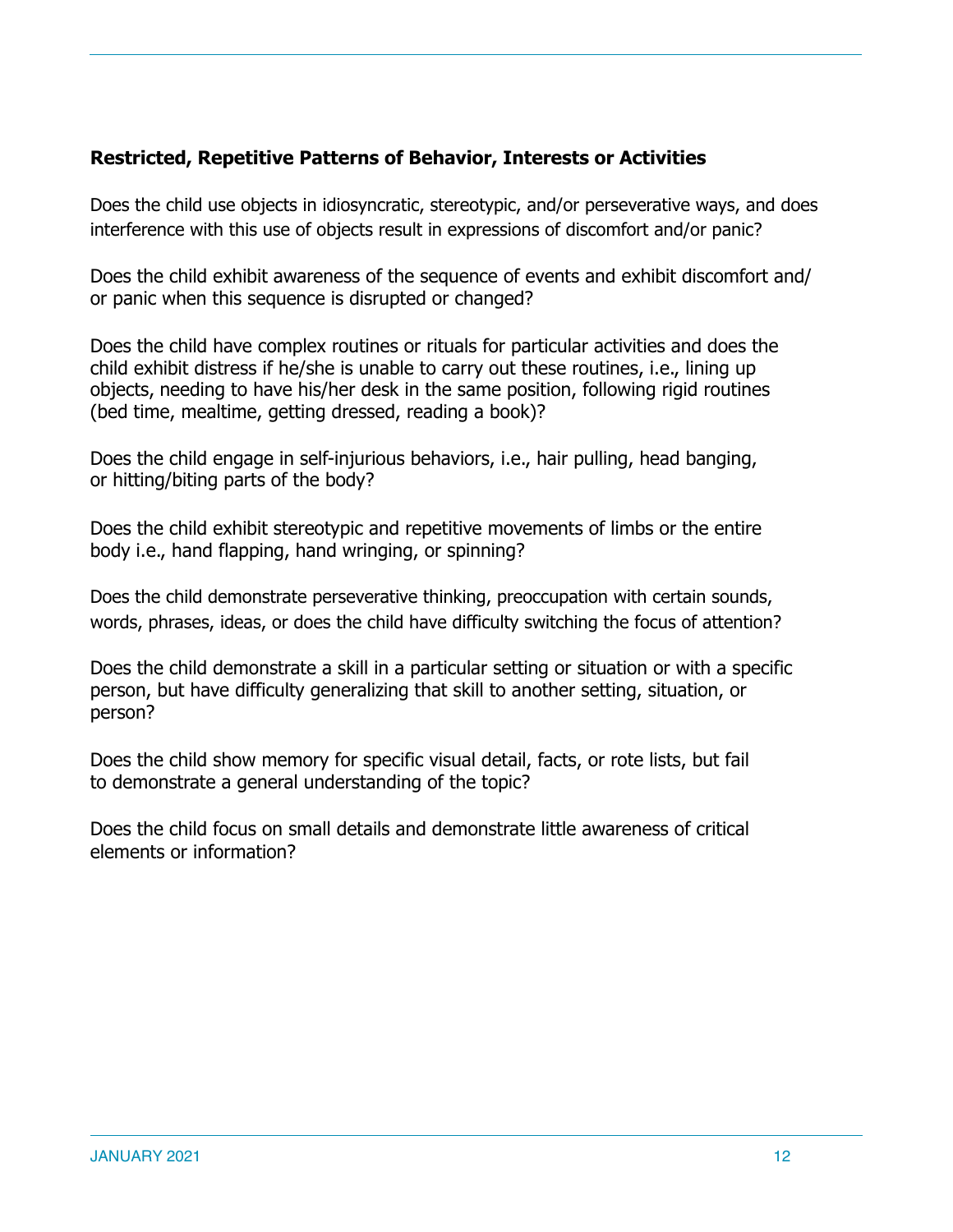# **Section 5: RELATED DEFINITIONS**

**Glossary of Commonly Used Terms and Acronyms:** (adapted from the Autism Society of Georgia and the Autism Society of Oregon)

**ABA – Applied Behavior Analysis –** a professional field that uses principles of learning to increase performance of socially desirable behaviors. It always relies upon the collection of objective data to measure performance and the effectiveness of an intervention. ABA is used in industry, business and education as well as in the field of disabilities. The term "ABA" is sometimes used to refer to a one-on-one therapy that is named discrete trial training. Some educational professionals as well as parents will use the term ABA when referring to this type of one-on-one therapy. See Discrete Trial Training.

**Adaptive Behavior** – The ability to adjust to new situations and to apply familiar or new skills to those situations.

**ADD** – Attention Deficit Disorder; See also ADHD (Attention Deficit Hyperactivity Disorder)

**ADHD – Attention Deficit Hyperactivity Disorder** – A group of symptoms believed to be caused by slight abnormalities in the brain. These symptoms include a developmentally inappropriate lack of ability to attend (such as difficulty with listening to and following directions), impulsivity, distractibility, clumsiness and hyperactivity. ADHD occurs in as many as three percent of children, with onset prior to four years of age in about 50 percent of cases.

**Annual Goal** – A statement of the desired outcome of early intervention services or education for a specific child and his family. Annual goals for early intervention are selected by the child's parents and the child's early intervention multidisciplinary team. They are stated on the Individualized Family Service Plan (IFSP). Annual goals for education also are developed by a team that includes the child's parents, and are stated in the Individual Education Plan (IEP). Objectives may also be stated to provide developmentally appropriate activities and measurement of progress toward attainment of the goal. Objectives are more specific and measurable.

**Apraxia** – The loss of ability to perform voluntary movements (i.e., the brain is unable to translate thoughts about moving into actual movement).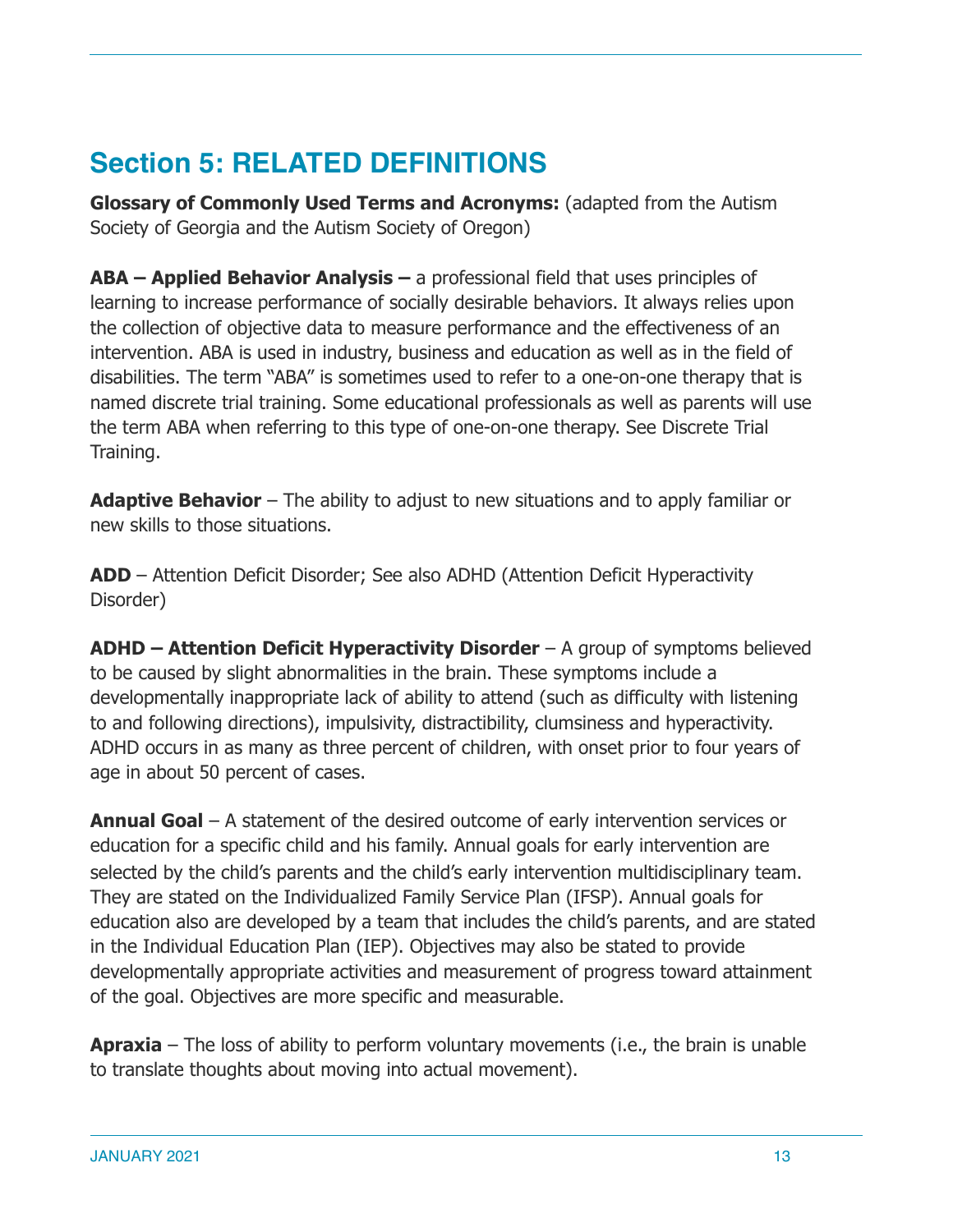**AS -Asperger's Syndrome** – Condition found in the DSM-V manual under Autism Spectrum Disorders. The essential features are severe and sustained impairment in social interaction and the development of restricted, repetitive patterns of behavior, interests and activities. Additional criteria are listed in the DSM-V.

**AT – Assistive Technology** – Special items or equipment used to increase, maintain, or improve one's functioning abilities. The term covers items such as computers, pencil holders, specialized switches and calculators.

**Audiologist** – A specialist who determines the presence and type of hearing impairment.

**Audiology** – The study of hearing and hearing disorders.

**AAC – Augmentative & Alternative Communication** – Any method of communicating without speech, such as by signs, gestures, picture boards, or electronic or non-electronic devices. These methods can help individuals who are unable to use speech or who need to supplement their speech to communicate effectively.

**BIP – Behavior Intervention Plan** – A written document that becomes part of the IEP and which identifies problem behaviors; sets goals for decreasing unwanted behaviors and increasing desired behaviors; and outlines interventions to use when specific behaviors occur. Sometimes call a behavior management plan.

**Behavior Modification** – A method of manipulating behavior through the use of rewards and consequences.

**Behavioral Assessment** – Gathering (through direct observation and by parent report) and analyzing information about a child's behaviors. The information may be used to help the child change unwanted behaviors. Variables that are noted include when a behavior occurs as well as its frequency and duration. See Functional Behavior Assessment.

**Behavioralist** – A person who observes behavior and then helps the person develop more adaptive alternative behaviors.

**CARS** – Childhood Autism Rating Scale, a screening tool for autism.

**CHAT** – Checklist for Autism in Toddlers, a screening tool for autism in young children.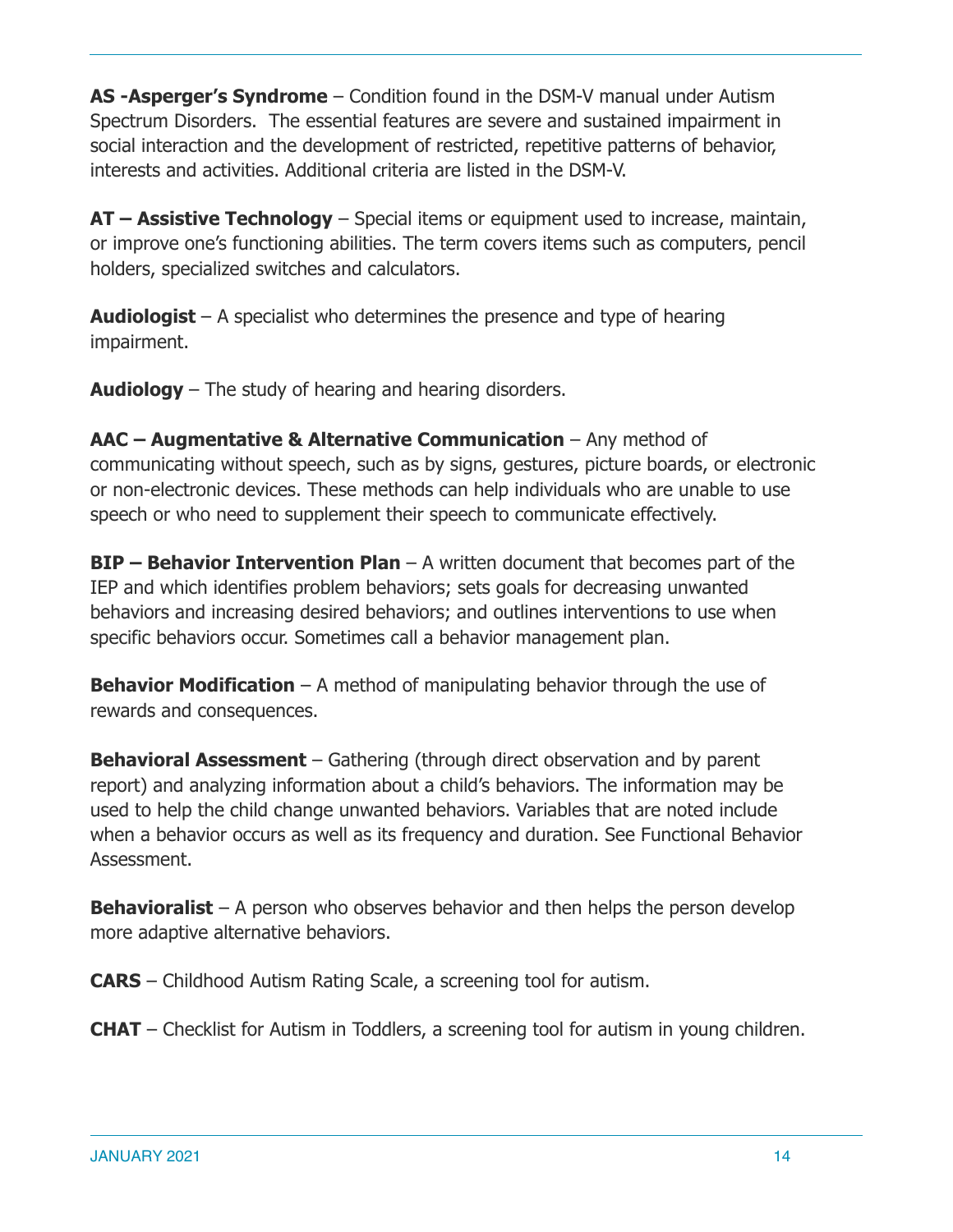**Cognitive** – Referring to the developmental area that involves thinking skills, including the ability to receive, process, analyze and understand information.

**Communication** – The developmental area that involves skills which enable people to understand (receptive language) and share (expressive language) thoughts and feelings.

**Communication Aid** – A nonverbal form of communication such as gesture, sign language, communication boards and electronic devices.

**Communication Board/Book** – A board or book with pictures or symbols that a child or adult can point to for expression of his or her needs.

**Communication Disorder** – Difficulty with understanding and/or expressing messages. Communication disorders include problems with articulation, voice disorders, stuttering, language disorders and some learning disabilities.

**Community Based Instruction** – Refers to instruction which occurs in the community instead of on the school campus. Recreation/leisure, vocational, community, and domestic activities may take place in community settings. The advantage of this instruction is that the student learns skills in the natural context in which they are to be used.

**Consequence** – Something that occurs as the direct result of action or effort. Consequences can be pleasant and reinforcing or unpleasant and punishing. Some consequences occur naturally, (i.e., when you touch a hot stove, you get burned).

**DD Services** – Developmental Disability Services. Governmental services for children and adults accessed through each county in Oregon. A department under DHS.

**Developmental Delay** – The term used to describe the condition of an infant or young child who is not achieving new skills in the typical time frame and/or is exhibiting behaviors that are not appropriate for his or her age. Some children who are developmentally delayed eventually have a specific diagnosis of a particular developmental disability. Other children with delays catch up with their typically developing peers.

**DD – Developmental Disability** – Any physical or mental condition (such as mental retardation, cerebral palsy, epilepsy, autism or a neurological disorder) that has the following characteristics: (1) begins before the age of 22 years, (2) causes the child to acquire skills at a slower rate than peers, (3) is expected to continue indefinitely and (4)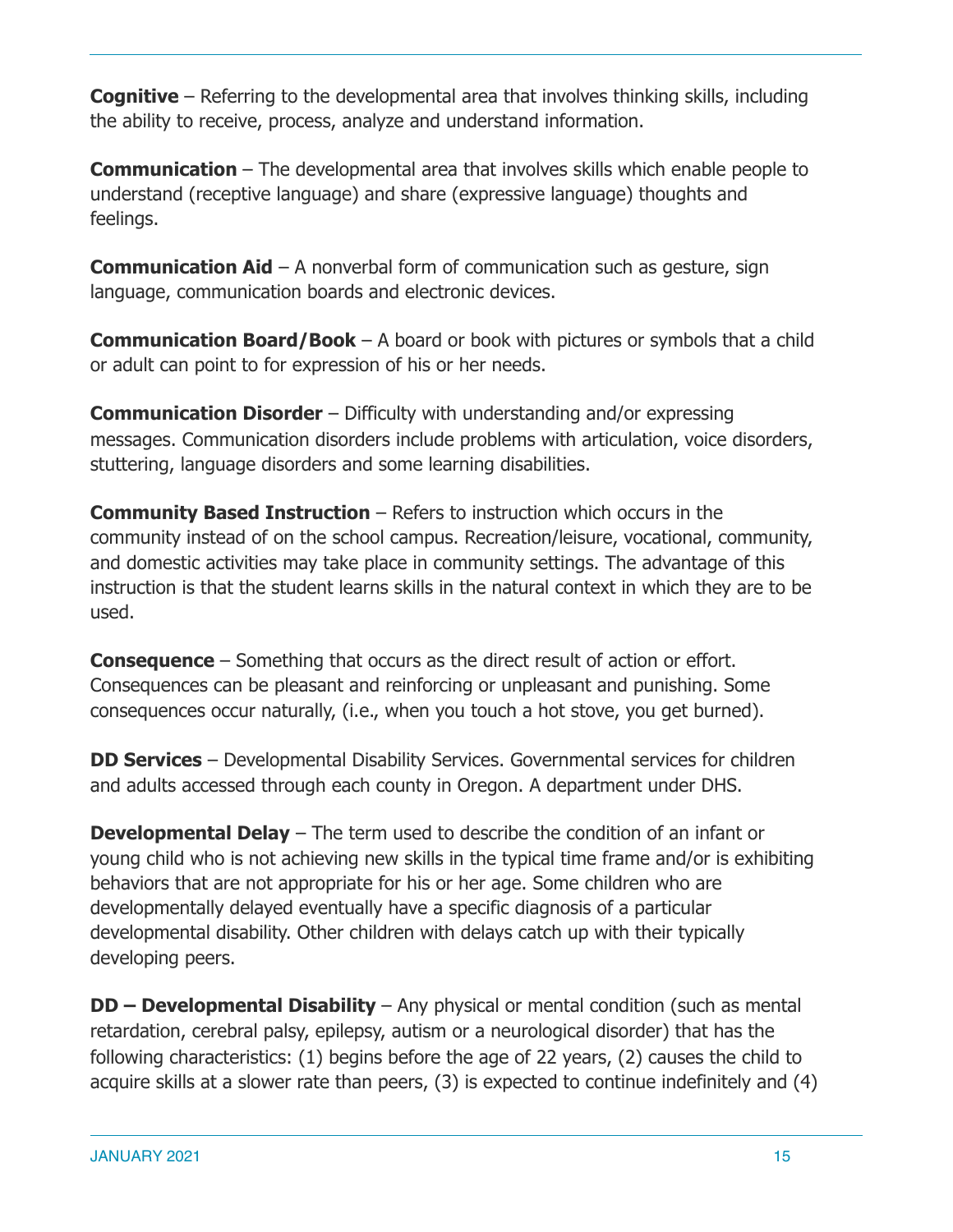impairs the child's ability to function normally in society. (This description is based on the federal definition of developmental disability, which is used to determine who receives particular services through federal funds.)

**DSM-V – Diagnostic and Statistical Manual of Mental Disorders – The fifth** edition of the reference manual published by the American Psychiatric Association, for which the text was revised in 2014. The DSM-V appears to be the most widely used manual of diagnostic criteria for autism spectrum disorders in the United States.

**DTT – Discrete Trial Training** – A method for teaching desired behaviors, skills or tasks. The skill being taught is "broken" down or sequenced into small, "discrete steps" that are taught in a highly structured and hierarchical manner. The therapist or caregiver systematically rewards or reinforces desired responses and ignores, redirects or discourages inappropriate responses. Data on all learning is recorded regularly and the therapist adjusts the teaching program as needed.

# **EI/ECSE – Early Intervention/Early Childhood Special Education** –

Individualized services for infants and toddlers to age 5 who are at risk for or are showing signs of developmental delay.

**Echolalia** – The repetition of speech that is produced by others (a relatively common symptom of autism). Echoed words or phrases can include the same words and inflections as were originally heard or they may be somewhat modified. Immediate echolalia refers to works immediately repeated or repeated a brief time after they were heard. Delayed echolalia refers to the repetition of speech much later – even after days or years.

**ESY** – **Extended School Year** – Special education and related services provided beyond the normal school year, in accordance with the child's IEP and at no cost to the parents.

**Expressive Language** – Refers to the language that the individual can communicate to others. Generally, when referring to oral expressive language, it indicates the individual' ability to express thoughts, feelings, wants, and desires through oral speech. Expressive language may also refer to gestures, signing, communicating through pictures and objects, and writing. Compare to Receptive Language.

**FAPE** – Free Appropriate Public Education, what every student is entitled to under the Individuals with Disabilities Education Act (IDEA). **See IDEA.**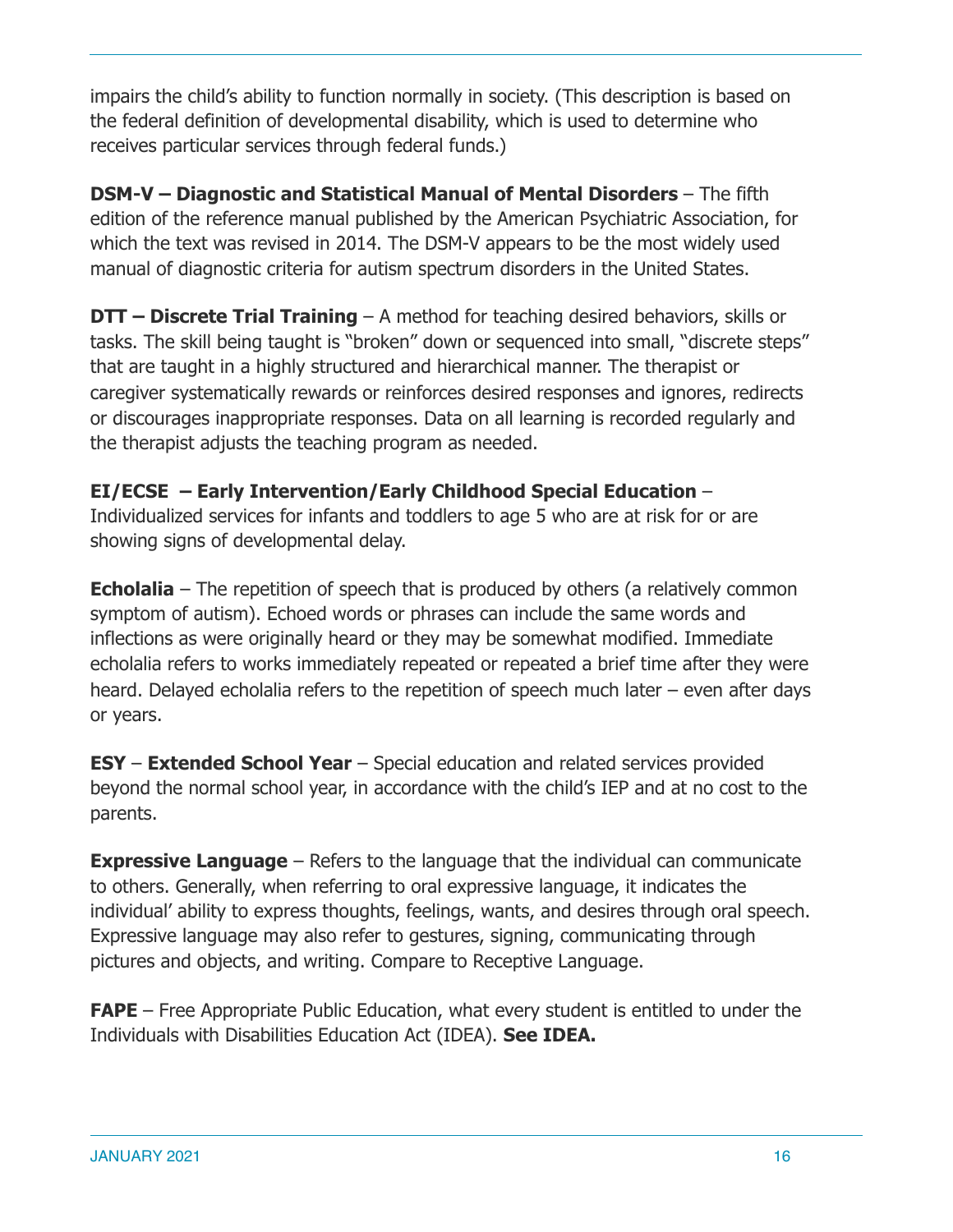**Fine Motor Skills** – The developmental area involving skills that require the coordination of the small muscles of the body, including those of the hands and face.

**FBA – Functional Behavior Assessment –** The process of systematically determining the function of behaviors, usually inappropriate, that are displayed by people. Behaviors are defined, measured and analyzed in terms of what happened before and after their occurrence. Based on information gathered a judgment is made about the possible communicative function of the behavior(s). Functional assessments are usually performed in order to develop behavior interventions and supports that address challenging or inappropriate behaviors. See Behavioral Assessment.

**Generalization** – The ability to take a skill learned in one setting, such as the classroom, and use it in another setting like the home or community.

**Gross Motor Skills** – The developmental area involving skills that require the coordination of the large muscles of the body, including the legs.

**HFA** – High Functioning Autism

**Hyperlexia/Hyperlexia** – Ability to read at an early age, but often without linking the words to what they mean

**Hyperactivity** – Abnormally increased motor activity, resulting in difficulty with concentrating on one task or sitting still. Due to their overactivity and impulsivity, children who are hyperactive often have difficulty with learning, even if they score in the normal range on IQ tests. Hyperactivity can occur with attention deficit disorder, mental retardation, seizure disorder, sensory deficit disorders or other central nervous system damage. Also known as hyperkinetic.

**Hypersensitivity** – Oversensitivity to sensory input (often to the point of pain).

**Hyposensitivity** – Under-sensitivity to sensory input, resulting in little or no response to noise, hot/cold, etc.

**IDEA** – **Individuals with Disabilities Education Act** – A federal law passed in 1997 that reauthorized and amend the Education for All Handicapped Children Act (Public Law 94-142). Provides special education services for children with 1 of 11 categories of disability so they can access a Free and Appropriate Public Education (FAPE).

**IEP – Individualized Education Plan** – A written statement of a child's current level of development (abilities and impairments) and an individualized plan of instruction,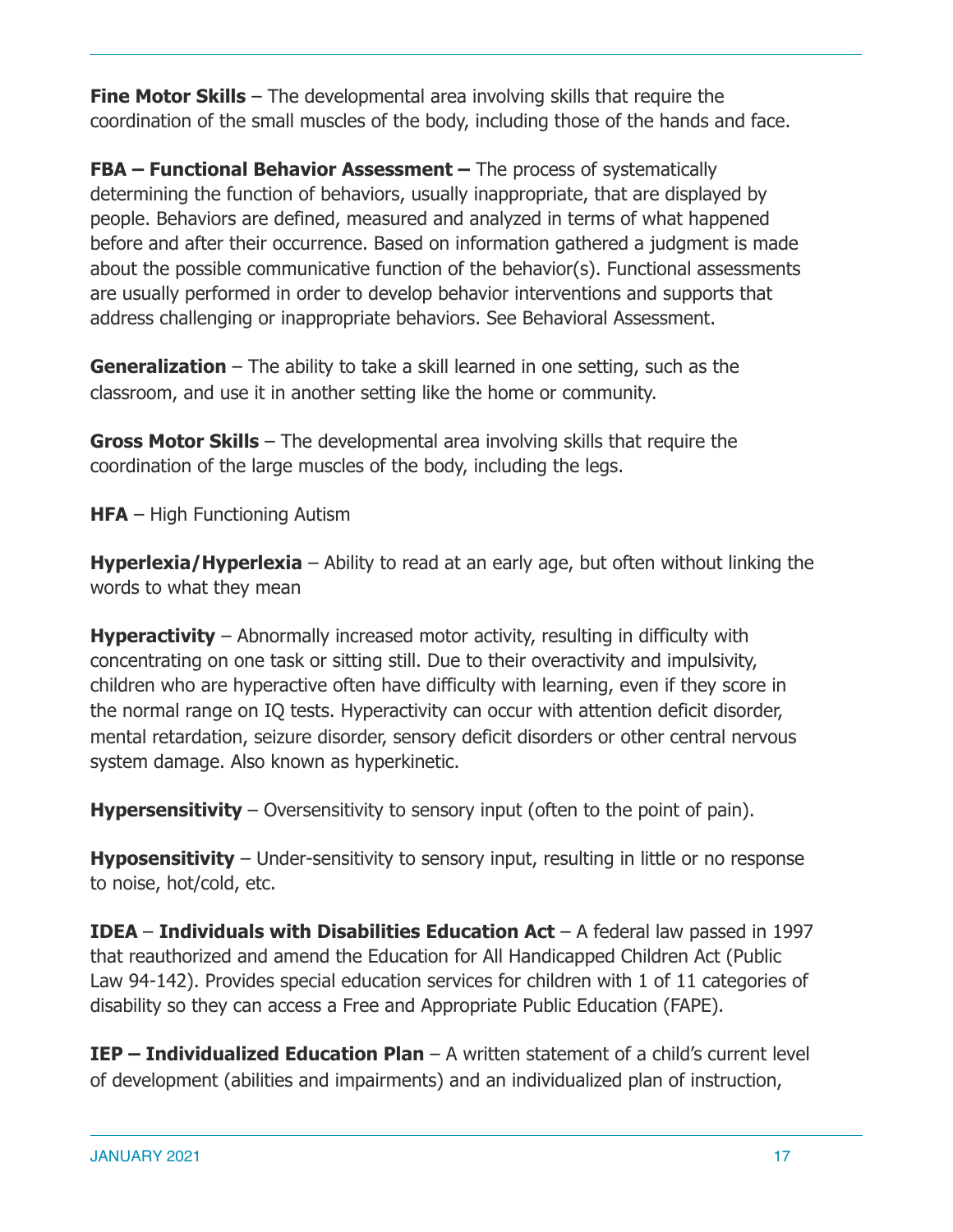including the goals, the specific services to be received, the people who will carry out the services, the standards and time lines for evaluating progress, and the amount and degree to which a child will participate with non-handicapped peers at school. The IEP is developed by the child's parents and professionals who evaluated the child. It is required by the Individuals with Disabilities Education Act (IDEA) for all children in special education, ages three years and up.

**IFSP** – **Individualized Family Service Plan** – A written plan describing the child ages 0-5's current level of development; the family's strengths and needs related to enhancement of the child's development; goals for the child and the other family members (as applicable), including the criteria, procedures and time lines used to evaluate progress, and the specific early intervention services needed to meet the goals, including the frequency and intensity and method of delivering services, the projected date of initiating services and the anticipated duration of services. The IFSP is developed and implemented by the child's parents and a multidisciplinary Early Intervention team. The IFSP should be evaluated and adjusted at least once a year and reviewed at least every six months. The IFSP is required by the IDEA for all children receiving early intervention services. Refer to **Early Intervention** and **Individuals with Disabilities Education Act**.

**Inclusion** – The general concept of including people with disabilities in all aspects of life, such as (but not limited to) education, community living, employment and recreation.

**Joint Attention** – Coordinating attention about an object of mutual interest. This involves shifting attention from each other to an object and back. Joint attention is sometimes called referential looking.l

**LRE – Least Restrictive Environment** – The educational setting that permits a child with disabilities to derive the most educational benefit while participating in a regular educational environment to the maximum extent appropriate. LRE is a requirement under the IDEA.

**Modifications** – Alterations of the curriculum, the support systems, the environments, or the teaching strategies to match individual needs to ensure that the student can participate actively and as independently as possible.

**Motor Planning** – The ability of the brain to conceive of, organize, and carry out a sequence of unfamiliar actions. Also known as praxis.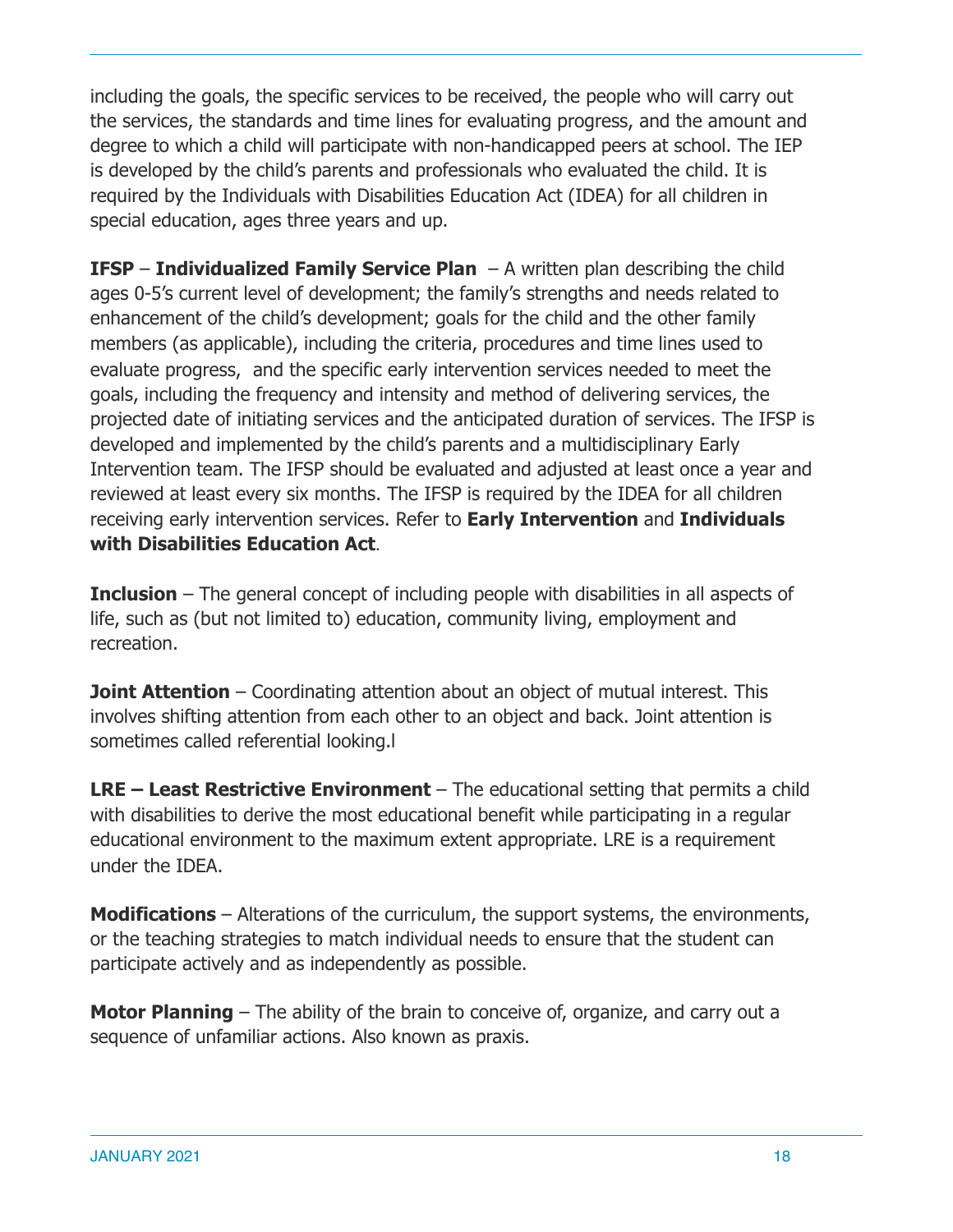**Motor Skill** – The learned ability to perform movements, such as holding the body in an upright position to sit, using the hands to manipulate small items, scooping food onto a spoon and bringing the spoon to the mouth, and moving the lips and tongue to articulate different sounds.

**Multidisciplinary Team** – Refers to an assessment team which has professional members from various disciplines (education, speech pathology, psychology, medicine, etc.) to evaluate the "total child".

**Nonverbal Communication** – Any form of or attempt at unspoken or "physical" communication. Examples are temper tantrums, gestures, pointing and leading another person to a desired object.

- **NT** Neurologically typical/neuro-typical.
- **OCD** Obsessive Compulsive Disorder
- **ODD**  Oppositional-Defiant Disorder
- **OHI** Other Health Impairment, one of the 11 qualifying disabilities for IDEA
- **Oral Motor** Relating to the muscles of the mouth.

**OT – Occupational Therapy** – Therapeutic treatment aimed at helping the injured, ill or disabled individual to develop and improve self-help skills and adaptive behavior and play. The occupational therapist also addresses the young child's motor, sensory and postural development with the overall goals of preventing or minimizing the impact of impairment and developmental delay. The therapist also promotes acquisition of new skills to increase the child or adult's ability to function independently.

**PECS** – **Picture Exchange Communication System (PECS)** – An alternative communication system that uses picture cards.

**Perseveration** – Repetitive movement or speech, or sticking to one idea or task

**PT -Physical Therapy** – Therapeutic treatment designed to prevent or alleviate movement dysfunction through a program tailored to the individual child. The goal of the program may be to develop muscle strength, range of motion, coordination or endurance; to alleviate pain; or to attain new motor skills. Therapeutic exercise may include passive exercise (in which the therapist moves and stretches the child's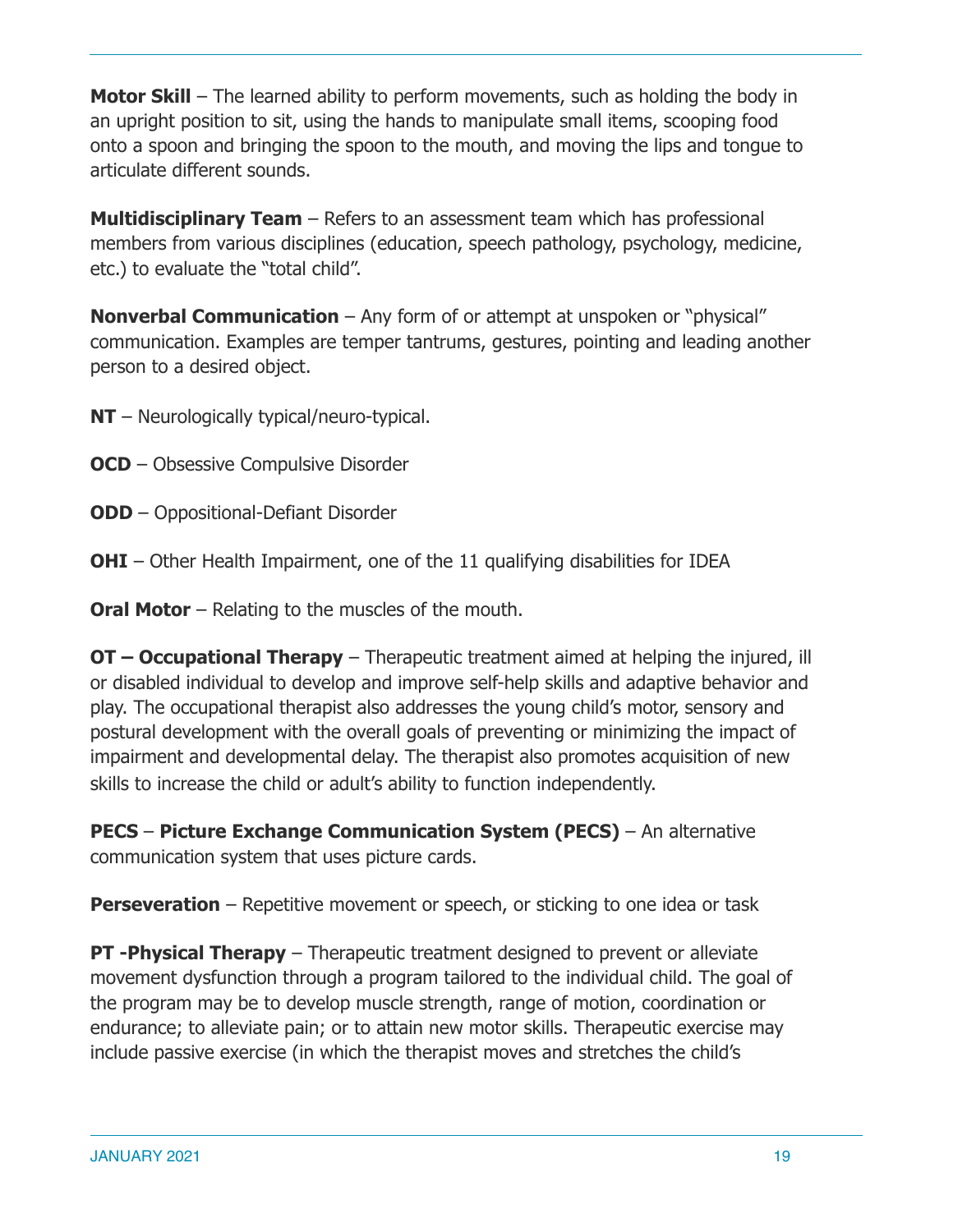muscles) or the child may actively participate in learning new ways to acquire and control positions and movement.

**Pragmatics** – The understanding of how and why language is used – especially in social situations.

**PreK** – PreKindergarten

**Prompt** – Input that encourages an individual to perform a movement or activity. A prompt may be verbal, gestural or physical. Also known as a "cue".

**Proprioception** –The body's conscious or unconscious awareness of its position in relation to its surrounding.

**Receptive Language** – The ability to understand what is being expressed, including verbal and nonverbal communication. Compare to Expressive Language.

**Regression** – Reverting to a more immature form of behavior or decreased skill level.

**Reinforcement** – A pleasant event that occurs immediately as a direct result of an action and that increases the strength of the action or the likelihood that the action will be repeated.

**Related Services** – Additional services at school that would help a child further benefit from his special education. These services might include speech, occupational therapy,transportation, etc.

**Respite/Respite Care** – Skilled, adult supervision of a person with special needs with the goal of

**Self-Contained** – In reference to special education, refers to schools or classrooms containing only special needs population.

**Self-Stimming, Self-Regulatory and Self-Stimulatory Behavior** – Defined as unusual behaviors that interfere with the individual's ability to pay attention or participate in meaningful activity, such as head banging, watching fingers wiggle or rocking side to side. Unpurposeful play with a toy can be self-stimulating, such as repetitively spinning the wheels of a toy truck instead of exploring the different ways it can be used. In children, self-stimulation is most common when there is a diagnosis of mental retardation, autism or a psychosis.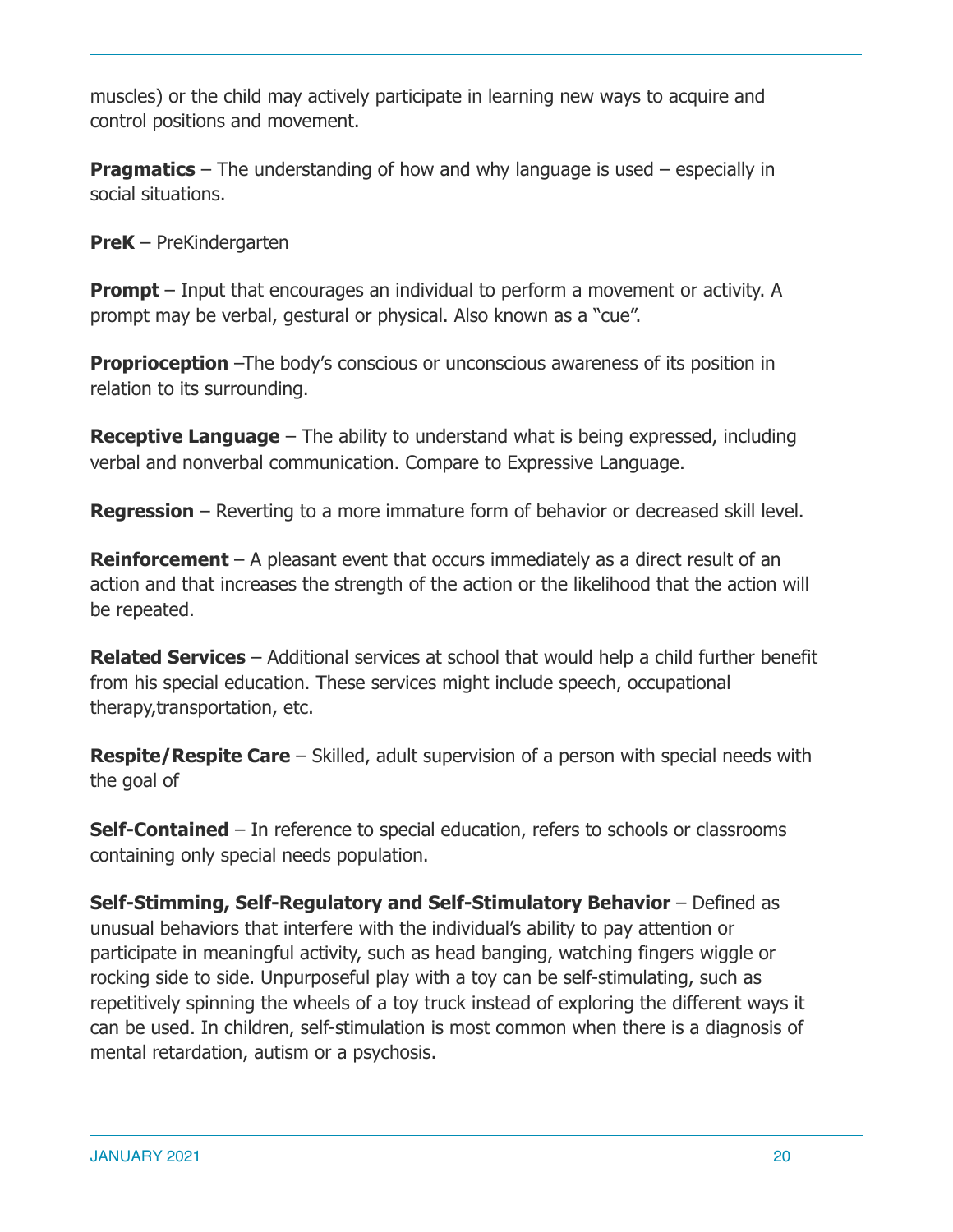**Sensory Diet** – An activity plan that includes specific activities designed to decrease sensory defensiveness. Timing, intensity, and sensory qualities of these activities are highlighted.

**Sensory Impairment** – A problem with receiving information through one or more of the senses (sight, hearing, touch, etc.).

**Sensory Integration** – The ability of the central nervous system to receive, process, and learn from sensations in order to develop skills. The sensations include touch, movement, sight, sound, smell and the pull of gravity.

**SLP** – Speech-Language Pathologist

**Social Skills** – Positive, appropriate, social behaviors that are generally considered necessary to communicate and interact with others.

**Speech Therapy** – Therapy to improve the individual's speech and language skills, as well as oral motor abilities.

**Tactile** – Relating to the sense of touch.

**Task Analysis** – Process of breaking a skill down into smaller steps.

**TEACCH** – **T**reatment and **E**ducation of **A**utistic and related **C**ommunication handicapped **CH**ildren – A structured teaching intervention developed by Division TEACCH of the University of North Carolina at Chapel Hill. The components of the program include physical structure, schedules, individual work systems, visual structure, and routines.

**Transitions** – May refer to changes from one environment to another such as from an early childhood program to a kindergarten or first grade class or from a secondary program to the world of work. Transitions may also refer to changes from one activity to another. Transitions are typically very difficult for individuals with autism.

**Vestibular** – Sensory system located in the inner ear that allows the body to maintain balance.

**Visual Supports/Visual Adaptations** – Written schedules, lists, charts, picture sequence, and other visuals that convey meaningful information in a permanent format for later reference. Visual supports allow the person with autism to function more independently without constant verbal directions.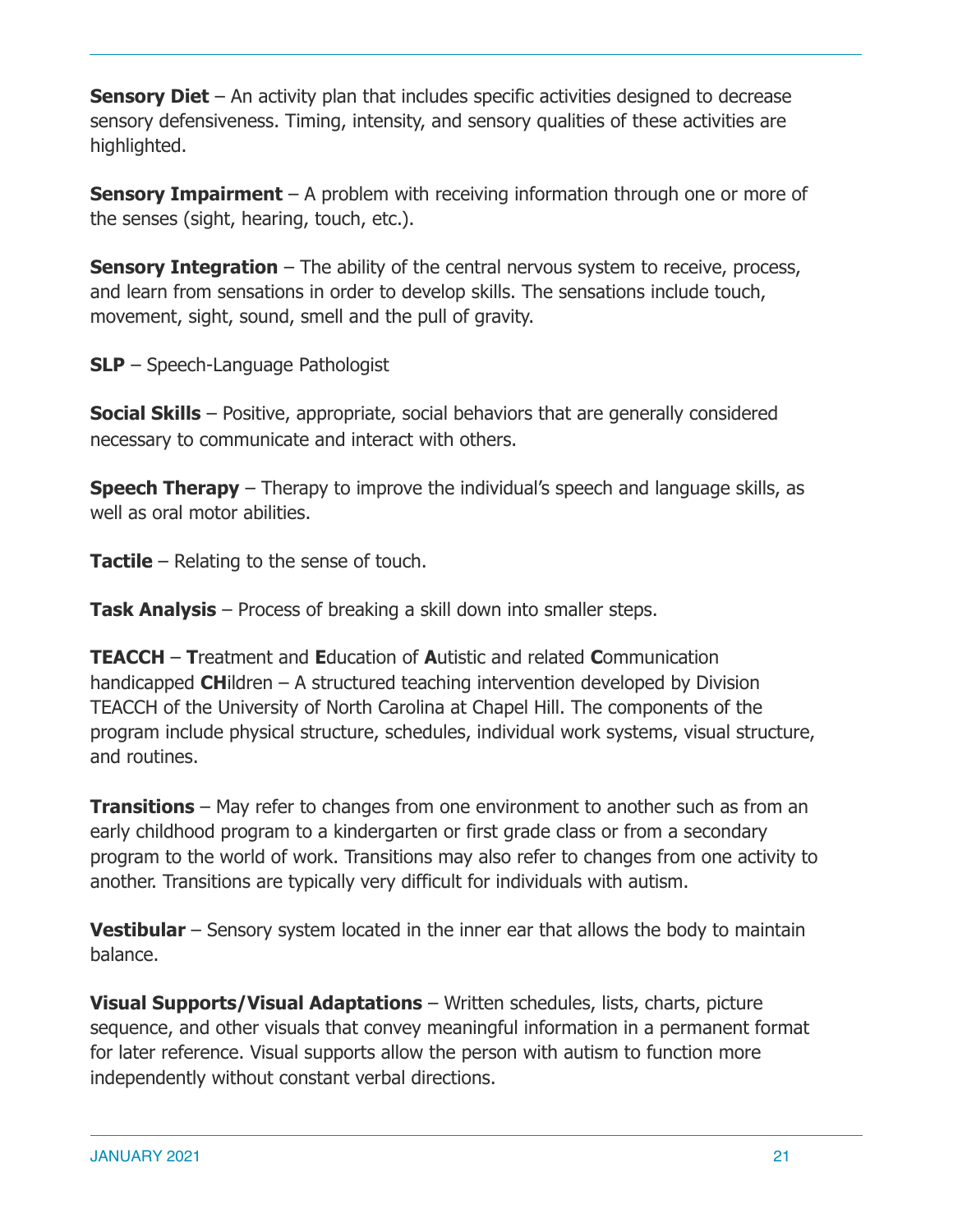# **Section 6: FREQUENTLY ASKED QUESTIONS**

### **1. What is the difference between a medical diagnosis and an educational identification?**

A medical diagnosis is usually given by a doctor or clinical psychologist. The diagnosis is established to guide medical treatment and decision-making, not to address educational needs.

An educational verification is a process conducted by a school district to determine if a child has a disability and to plan appropriate services to address the child's individual needs. The verification will reflect assessments done by a multidisciplinary team. Verification is based on an educational model.

### **2. Is a medical diagnosis required in order for a child to be Identified educationally as a child with Autism?**

No. While many states do require documentation of a medical diagnosis, Nebraska does not. A child may have an educational identification of Autism irrespective of any medical diagnosis.

#### **3. At what age should a child suspected of having Autism be evaluated?**

At any age. Research shows that early intervention has a significant impact in development for children with Autism. If there are concerns that a child is not developing appropriate social and communication skills, those concerns should be discussed with professionals for consideration of a referral to the MDT team.

#### **4. Can a child with an Autism disability also have other disabilities?**

Yes. It is possible for a child with Autism to receive and educational identification of autism and also be diagnosed with other disabilities.

### **5. Should the multidisciplinary (MDT) request and consider medical information from the child's physician as part of the assessment?**

Yes. Collecting information from a variety of sources can be beneficial in the verification process. If the MDT agrees that medical information will be helpful, this information may be requested. Parents, who are part of the MDT, should sign a release of information and/or provide this information themselves.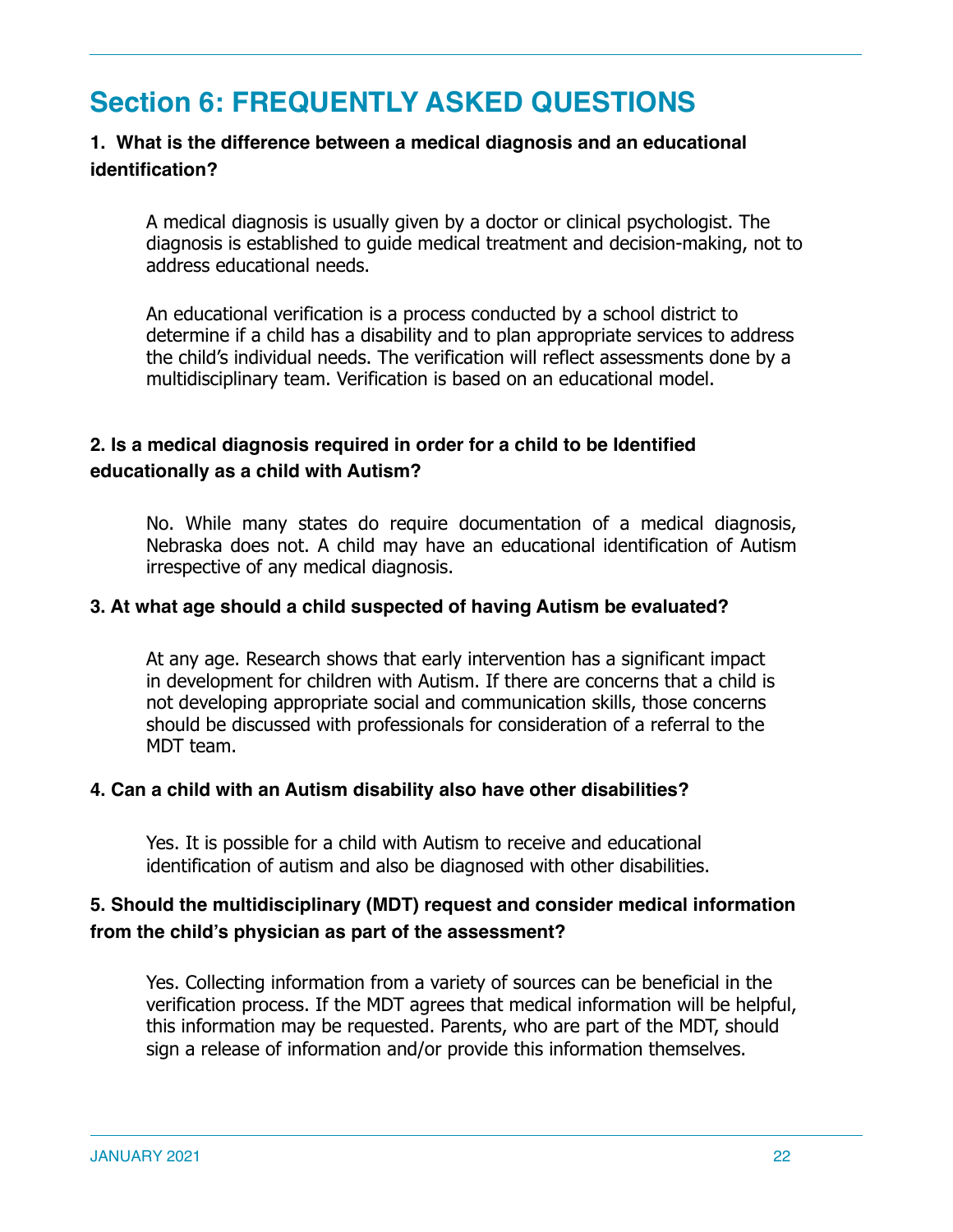## **6. If assistance is needed with educational identification and/or program planning for a child suspected of having Autism, where can the school find help?**

The Nebraska Autism Spectrum Disorder (ASD) Network is funded through the Nebraska Department of Education to provide training and technical assistance to school teams with verification and educational program planning. There are also resource libraries across the state where books, videos, and other materials related to ASDs may be checked out. Visit the ASD Network web site (www.nde.state.ne.us/autism) to find information on how to contact the regional coordinator.

#### **7. Do we know the cause of autism?**

No, at this time, there is no known cause for autism spectrum disorder.

Researchers are investigating a number of theories and most believe there will not be one single cause but a number of pathways to an ASD including genetics, heredity, environment and medical problems. Currently, no single gene or gene segments or environmental factors have been identified. Literature on brain scan research has shown that there are "structural and functional abnormalities of the brain. They are seen as cognitive and neurological abnormalities that are ultimately manifested as behavioral differences" (Minshew & Williams, 2007). While individuals with ASD can improve markedly over time, there is no known cure for this set of conditions. Early intervention can improve both developmental functioning and the quality of life for the individual and his or her family (Eikeset, Smith, Jahr, & Eldevik 2007; Howlin, 2008; Rogers & Vismara, 2008). The most effective interventions at the present time are educational, behavioral, and communicative.

### **8. What is the prevalence of autism and why is it increasing?**

There has been a steady increase in the incidence rate for ASD since the mid-1990s. The Centers for Disease Control and Prevention (CDC) reported that **1 in 54** young children have autism spectrum disorder ([CDC, 201](http://www.cdc.gov/ncbddd/autism/fac)6). There are several factors that are involved in the reported increase including (a) expanding the definition from autism to autism spectrum disorder, (b) increasing knowledge of the disorder by professionals which leads to an increase in diagnosing,(c) more consistency by CDC's Autism and Developmental Disabilities Monitoring (ADDM) Network in the method used to count and (d) an actual increase in the rate of children being born with the disorder.

Most individuals with ASD face one or more additional challenges, including learning disabilities, psychiatric conditions, difficulties with sleeping, eating,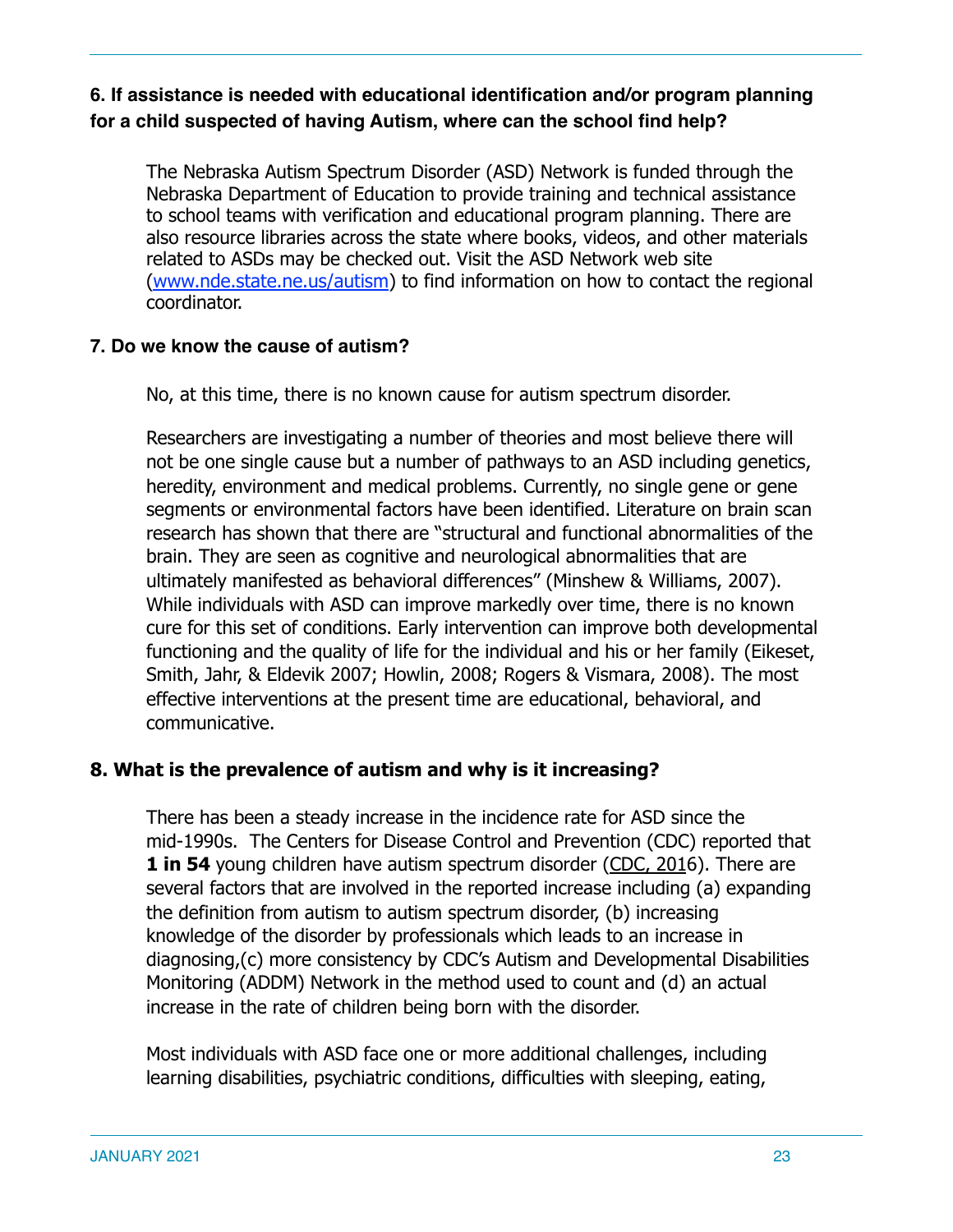regulating behaviors, and attending to an activity or conversation in an appropriate way. Researchers are also investigating co- occurring medical conditions, which have been observed in some individuals with this complex condition, such as immune system irregularities, endocrine disorders, neurological conditions (such as seizures), and gastrointestinal disorders (Coury, 2010).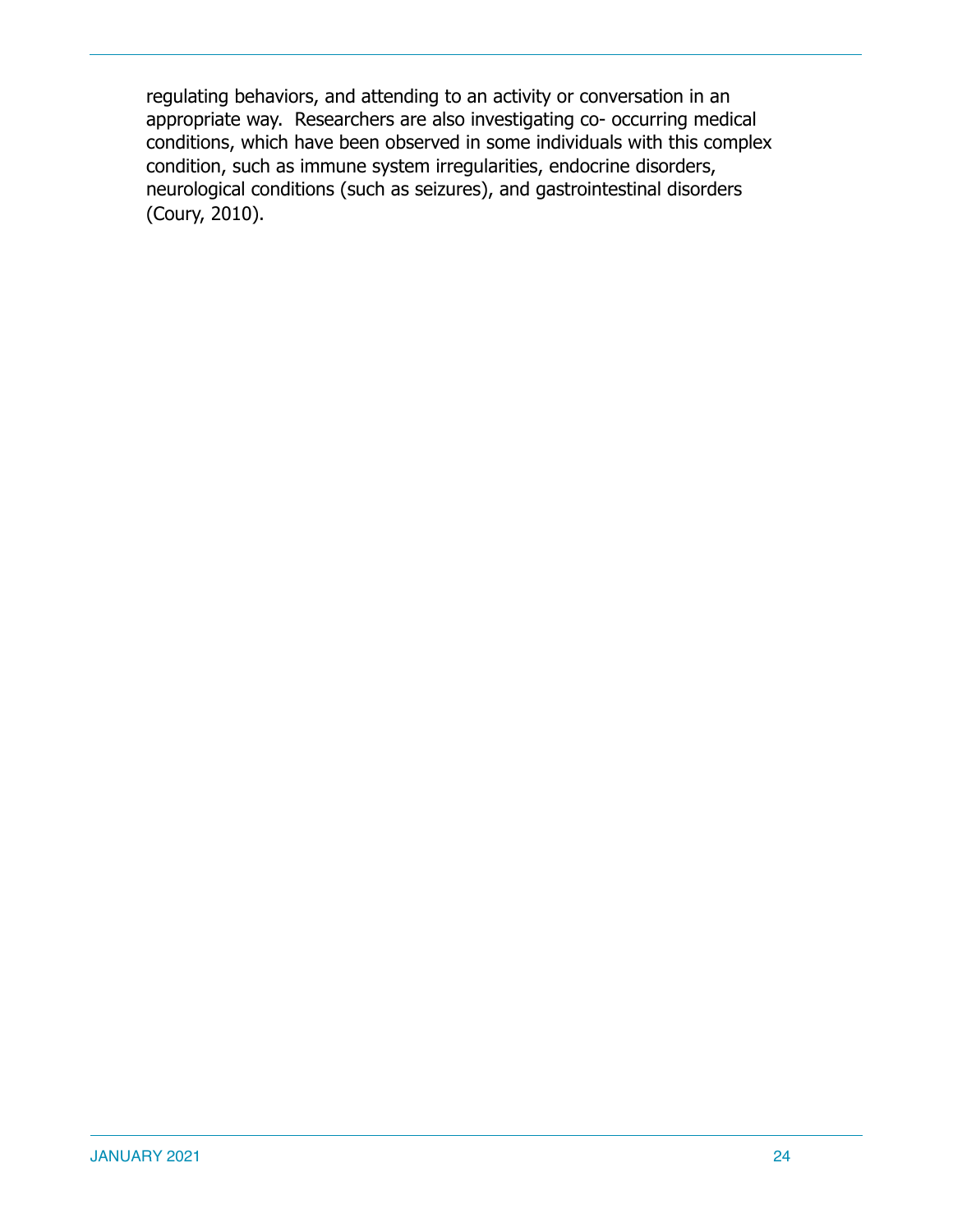# **SECTION 7: RESOURCES AND REFERENCES**

The following documents are examples for your information only. They may aid in the evaluation but are not required.

[Red Flags at Different Ages Resource](https://drive.google.com/file/d/1L6KOaB1gjx8hHYr7xwZsADIU4qPPfRwH/view?usp=sharing)

[Developmental History Questionnaire](https://drive.google.com/file/d/1kAoV4hjOUSy5vQOATg9g8rSy7vyF-5AD/view?usp=sharing)

[School Observation Guide](https://drive.google.com/file/d/1lBRyIvC5My2b5sNwNnXATagUPVhObvle/view?usp=sharing)

[Summary of Results Form](https://drive.google.com/file/d/1XF9uh_FTok_31Ta8OoX_MRxj98oDbF3l/view?usp=sharing)

#### **WEBSITES**

- •The Nebraska ASD Network: <https://www.unl.edu/asdnetwork/home>
- American Academy of Pediatrics: <http://www.aap.org/en-us/Pages/Default.aspx>
- Association of University Centers for Disabilities: (AUCD). which serves as a hub for technical assistance, service, treatment and research in developmental disabilities. [http://www.aucd.org](http://www.aucd.org/)
- Autism Speaks [http://www.autismspeaks.org](http://www.autismspeaks.org/)
- Autism Society of America<http://www.autism-society.org/>
- Centers for Disease Control Autism Awareness Campaign: "Learn the Signs. Act Early":<http://www.cdc.gov/actearly>1-800-CDC-INFO

●For video clips of children with and without ASD at different ages and

developmental levels, see: [http://www.firstsigns.org/asd\\_video\\_glossary/](https://www.firstsigns.org/asd_video_glossary/asd)

[asdvg\\_about.htm](https://www.firstsigns.org/asd_video_glossary/asd)

•For handouts for parents and colleagues about autism (fact sheets, developmental milestones, etc.), see:<http://www.cdc.gov/ncbddd/autism/freematerials.html>

•For the part of IDEA that describes the legal requirements for an evaluation for educational eligibility: [http://idea.ed.gov/explore/view/](http://idea.ed.gov/explore/view)p/

%2Croot%2Cregs%2C300%2CD%2C300%252E304%2C

• For a list of eligibility categories and their definitions: [http://idea.ed.gov/explore/](http://idea.ed.gov/explore/view/p/%2Croot%2Cregs%2C300%2CA%2C300%252E8%2C) [view/p/%2Croot%2Cregs%2C300%2CA%2C300%252E8%2C](http://idea.ed.gov/explore/view/p/%2Croot%2Cregs%2C300%2CA%2C300%252E8%2C)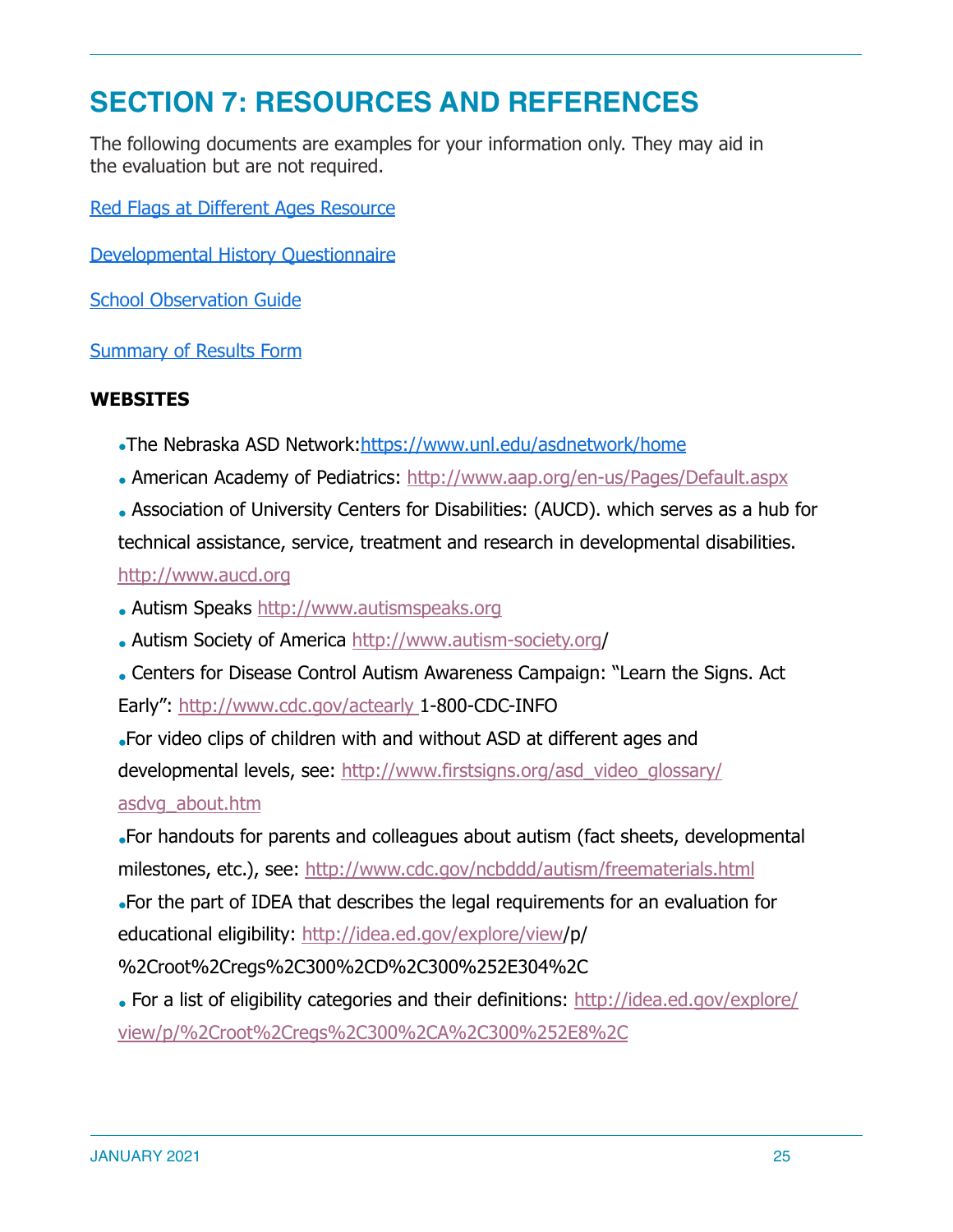• For an assessment toolkit development by the Office of Special Education Programs (OSEP): [http://osepideasthatwork.org/toolkit/tk\\_descision.asp](http://osepideasthatwork.org/toolkit/tk_descision.asp)

# **REFERENCES**

National Research Council (2001) Education Children with Autism. Committee on Educational Interventions for Children with Autism. Catherine Lord and James P. McGee, eds. Division of Behavioral and Social Sciences and Education. Washington, DC: National Academy Press.

Musgrove, Melody, (2011) Memorandum: a Response to Intervention (RTI) Process Cannot Be Used to Delay-Deny an Evaluation for Eligibility under the Individuals with Disabilities Education Act (IDEA). Washington, DC.

Minshew, N. J., & Williams, D. L. (2007). The New Neurobiology of Autism: Cortex Connectivity, and Neuronal Organization. Archives of Neurology, 64(7), 945-950.

Osonoff, S., Heung, K., Byrd, R., Hanson, R., & Hertz-Picciotto, I. (2008) The Onset of Autism: Patterns of Symptom Emergence in the first Years of Life. Autism Research, 1(6), 320-328.

Howlin, P. (2008). Autism and diagnostic substitution. Developmental Medicine & Child Neurology, 50: 325. Dol: 10.1111/j.1469-8749.2008.00325.x

Rogers, S. J. & Vismara, L. A. (2008). Evidence-Based Comprehensive Treatments for Early Autism. Journal of Clinical Child and Adolescent Psychology, 37(1), 8-38.

Rogers, S. J., Young, G. S., Cook, J., Giolzetti, A. & Ozonoff, S. (2010) Imitation actions on objects in early-onset and regressive autism: Effects and implications of task characteristics on performance. Developmental Psychopathology, 22(1), 71-85.

National Research Council (2001) Educating Children with Autism. Committee on Educational Interventions for Children with Autism. Catherine Lord and James P. McGee, eds. Division of Behavioral and Social Sciences and Education. Washington, D.C.: National Academy Press.

Nebraska Department of Education. Rule 51: Regulations and Standards for Special Education Programs. Title 92, Nebraska Administrative Code, Chapter 51.

Public Law 108-446. Individuals with Disabilities Education Improvement Act of 2004, Proposed Regulations, Federal Register, June 21, 2005.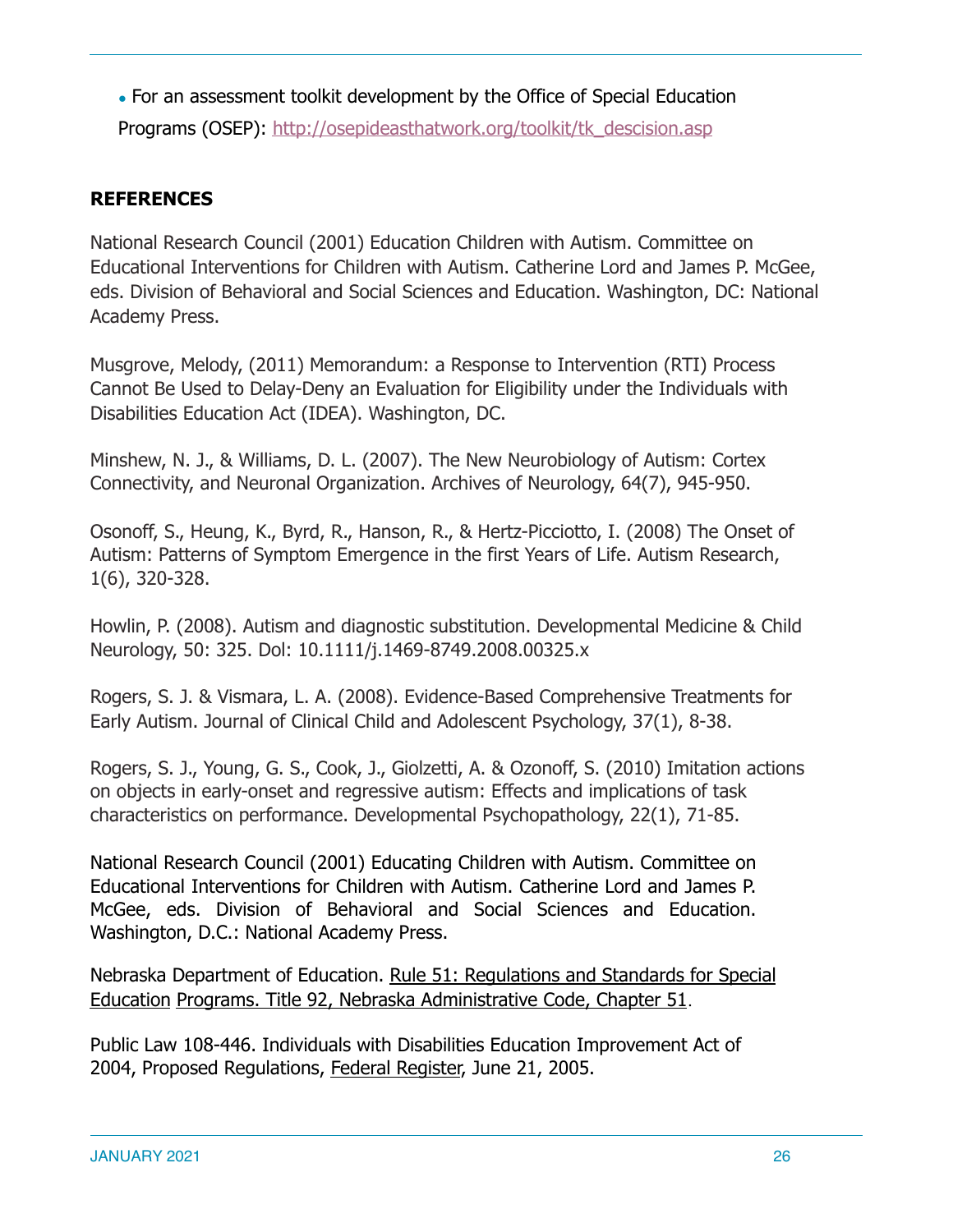Shapiro, E.S. Academic Skill Problems: Direct Assessment and Intervention (2<sup>nd</sup> Edition). New York: Guilford Press, 1997.

Shriver, M.D., Allen, K.D., Matthews, J.R. "Effective Assessment of Shared and Unique Characteristics of Children with Autism", School Psychology Review, Vol. 28, 1999. Pp. 538-558.

Volkmar, F.R., Paul, R., Klin, A., & Cohen, D. (2005). Handbook of Autism and Pervasive Development Disorders. New Jersey: John Wiley & Sons, Inc.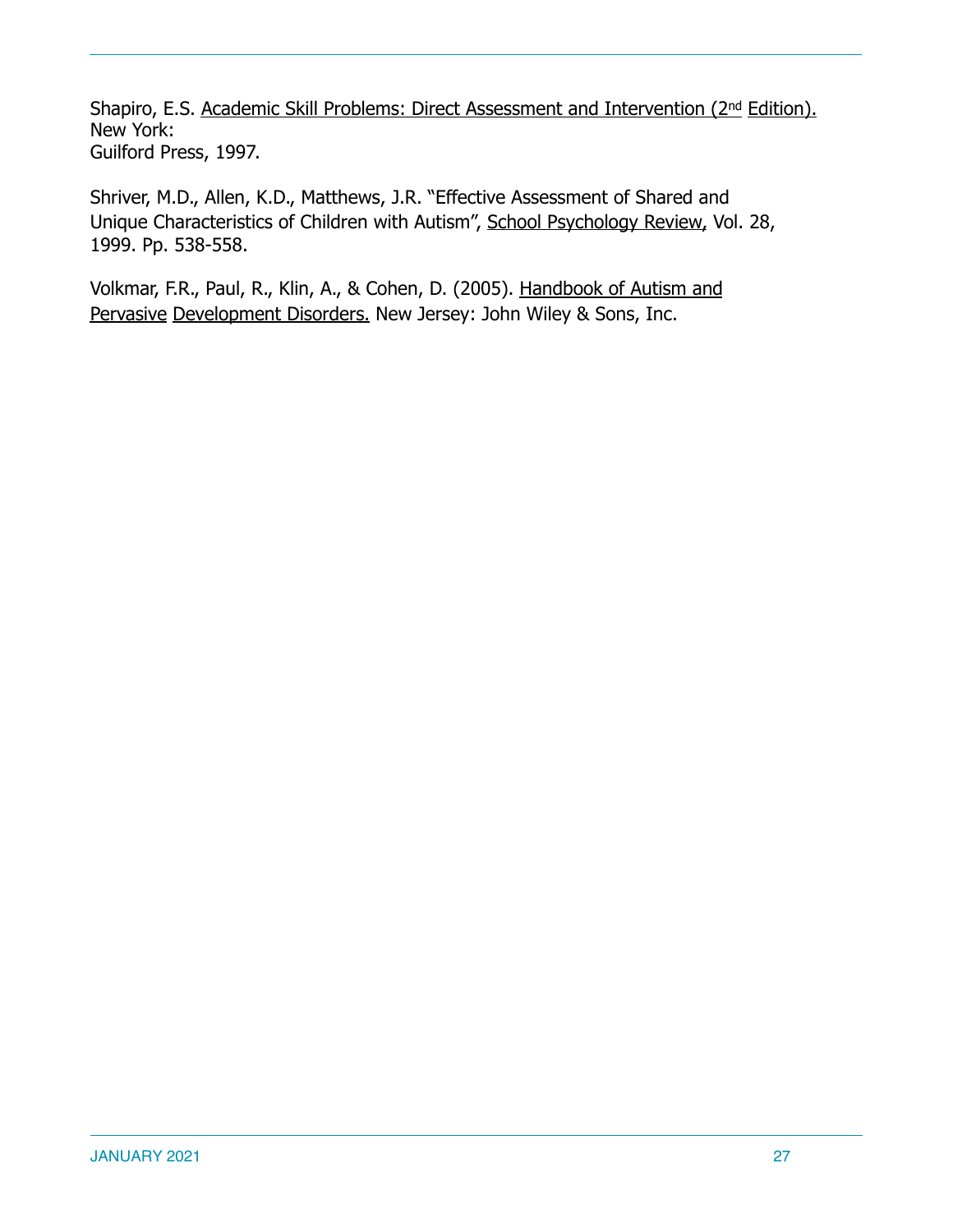# **Appendix A - Developmental History Questionnaire**

| Parents/Guardian<br>Name(s):                                                                         |  |  |
|------------------------------------------------------------------------------------------------------|--|--|
|                                                                                                      |  |  |
| Home Phone: ________________________Work Phone: _______________________Cell Phone: _________________ |  |  |

#### **Dear Parent or Guardian:**

This questionnaire has been developed to help us better understand your child's background, special health needs, and developmental progress.

• You have the right to leave any question blank.

• This information shall be considered confidential and shall not be forwarded outside the school district without the written consent of the parent or guardian.

• We will use this information in addition to other assessment material in planning educational programming or services for your child.

If you have any questions please contact one of the following individuals:

| <b>Child Find Coordinator</b> | Phone # | :mai |
|-------------------------------|---------|------|
| Ages 0-3                      |         |      |

| Case Manager | Phone # | -mail |
|--------------|---------|-------|
| Ages 3-21    |         |       |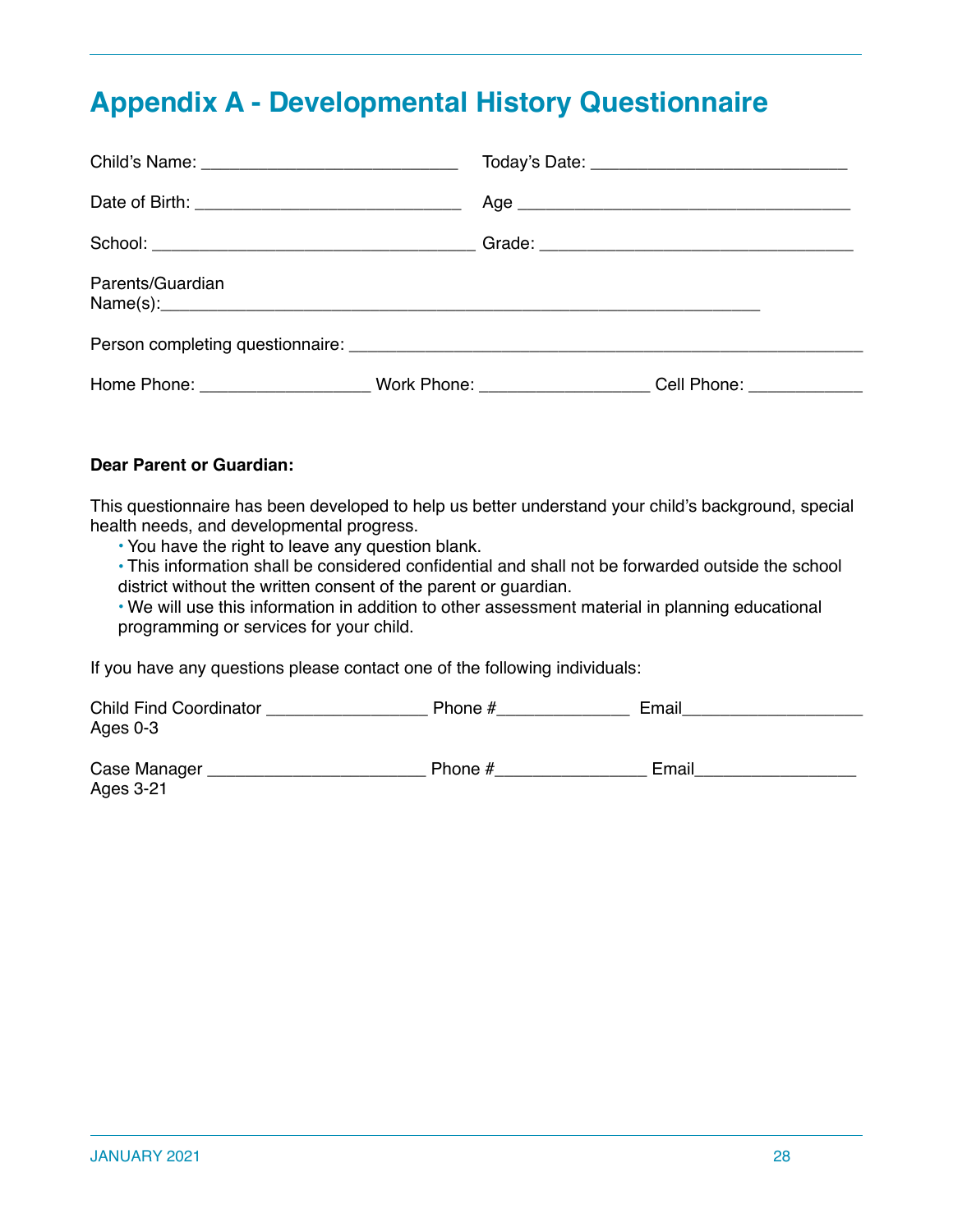#### **I. FAMILY HISTORY**

Father/Step-Father/Guardian's Name:

| Occupation:                                                                                                                   |                                                                                                      |        |
|-------------------------------------------------------------------------------------------------------------------------------|------------------------------------------------------------------------------------------------------|--------|
|                                                                                                                               | Home phone: ____________________Work Phone: _________________Cell Phone: ______________              |        |
| Mother/Step-Mother/Guardian's                                                                                                 |                                                                                                      |        |
|                                                                                                                               |                                                                                                      |        |
|                                                                                                                               | Home phone: ______________________Work Phone: ___________________Cell Phone: _______________________ |        |
|                                                                                                                               |                                                                                                      |        |
|                                                                                                                               | Home phone: _________________________Work Phone: ____________________Cell Phone: ___________________ |        |
|                                                                                                                               |                                                                                                      |        |
| Current family status:                                                                                                        | Married ____Separated ____Divorced ____Widowed ____Never Married ____Blended                         | family |
| Please list all People in child's immediate home and their relationship to child:                                             |                                                                                                      |        |
| Does child have any siblings? __Yes __ No How many? __________<br>Child resides with (please include all adults living in the |                                                                                                      |        |

### Any concerns about the development of siblings?

| Has any biological family member had any of the<br>following?                 | Please list the biological family member's<br>relationship to the child. |
|-------------------------------------------------------------------------------|--------------------------------------------------------------------------|
| <b>Learning Disabilities</b>                                                  |                                                                          |
| Speech or Language Problems                                                   |                                                                          |
| Tourette's Syndrome                                                           |                                                                          |
| <b>Attention Deficit Disorder</b>                                             |                                                                          |
| Emotional Problems (anxiety, depression, etc.)                                |                                                                          |
| Developmental Disorder (Autism Spectrum<br>Disorder, Asperger Syndrome, etc.) |                                                                          |
| Tourette's Syndrome                                                           |                                                                          |
| <b>Diabetes</b>                                                               |                                                                          |
| Developmental Delay of Cognitive Disability                                   |                                                                          |

\_\_\_\_\_\_\_\_\_\_\_\_\_\_\_\_\_\_\_\_\_\_\_\_\_\_\_\_\_\_\_\_\_\_\_\_\_\_\_\_\_\_\_\_\_\_\_\_\_\_\_\_\_\_\_\_\_\_\_\_\_\_\_\_\_\_\_\_\_\_\_\_\_\_\_\_\_\_\_\_\_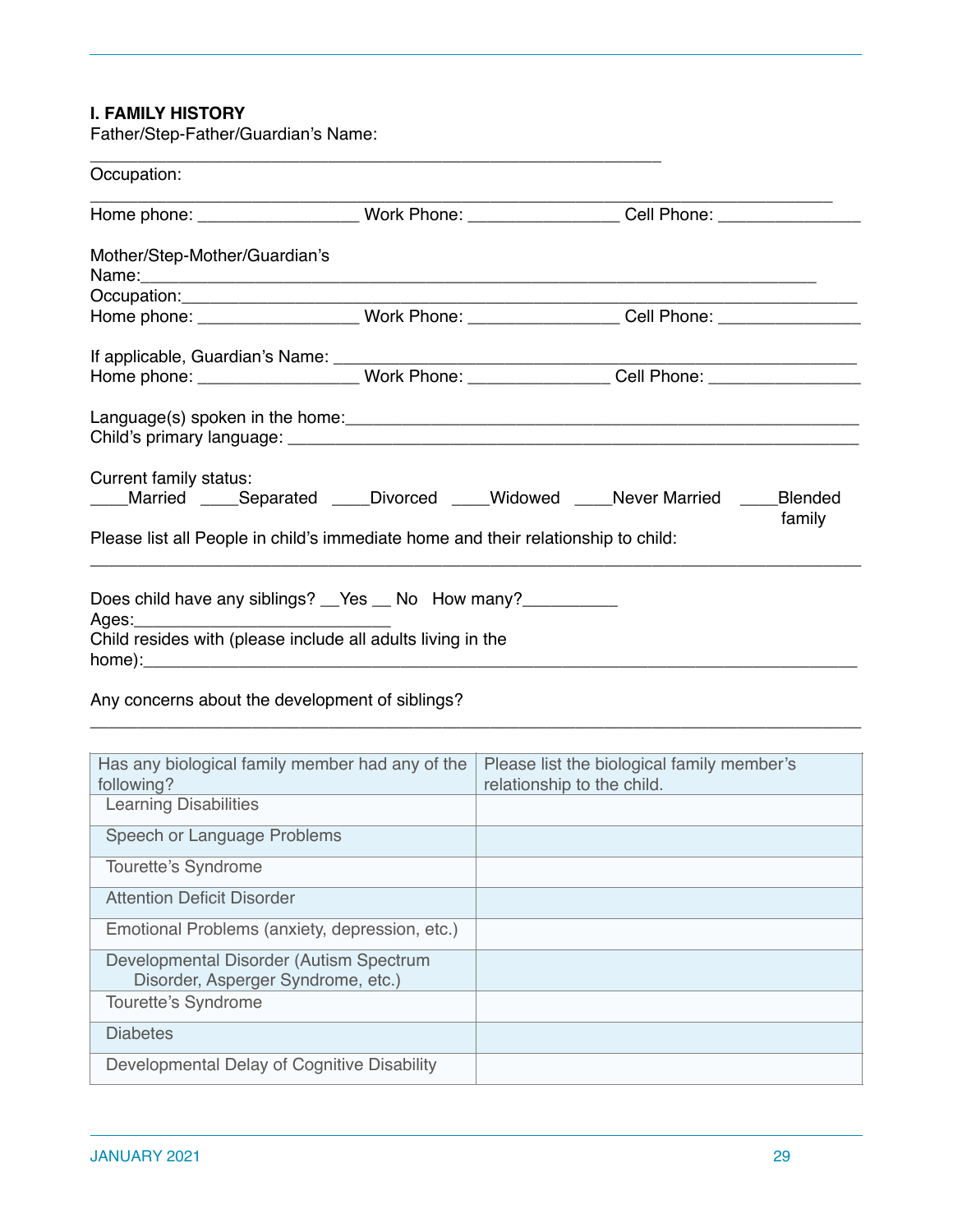Does anyone else care for your child on a regular basis? \_\_\_Yes \_\_\_No If yes, please describe the care giving arrangements (i.e.: private daycare, family, public daycare center):

#### **II. PREGNNCY AND BIRTH HISTORY**

 $\overline{\phantom{a}}$ 

Describe any difficulties during pregnancy (i.e. high blood pressure, toxemia, diabetes and/or premature contractions):

\_\_\_\_\_\_\_\_\_\_\_\_\_\_\_\_\_\_\_\_\_\_\_\_\_\_\_\_\_\_\_\_\_\_\_\_\_\_\_\_\_\_\_\_\_\_\_\_\_\_\_\_\_\_\_\_\_\_\_\_\_\_\_\_\_\_\_\_\_\_\_\_\_\_\_\_\_\_\_\_

\_\_\_\_\_\_\_\_\_\_\_\_\_\_\_\_\_\_\_\_\_\_\_\_\_\_\_\_\_\_\_\_\_\_\_\_\_\_\_\_\_\_\_\_\_\_\_\_\_\_\_\_\_\_\_\_\_\_\_\_\_\_\_\_\_\_\_\_\_\_\_\_\_\_\_\_\_\_\_\_\_

\_\_\_\_\_\_\_\_\_\_\_\_\_\_\_\_\_\_\_\_\_\_\_\_\_\_\_\_\_\_\_\_\_\_\_\_\_\_\_\_\_\_\_\_\_\_\_\_\_\_\_\_\_\_\_\_\_\_\_\_\_\_\_\_\_\_\_\_\_\_\_\_\_\_\_\_\_\_\_\_\_

\_\_\_\_\_\_\_\_\_\_\_\_\_\_\_\_\_\_\_\_\_\_\_\_\_\_\_\_\_\_\_\_\_\_\_\_\_\_\_\_\_\_\_\_\_\_\_\_\_\_\_\_\_\_\_\_\_\_\_\_\_\_\_\_\_\_\_\_\_\_\_\_\_\_\_\_\_\_\_\_\_

\_\_\_\_\_\_\_\_\_\_\_\_\_\_\_\_\_\_\_\_\_\_\_\_\_\_\_\_\_\_\_\_\_\_\_\_\_\_\_\_\_\_\_\_\_\_\_\_\_\_\_\_\_\_\_\_\_\_\_\_\_\_\_\_\_\_\_\_\_\_\_\_\_\_\_\_\_\_\_\_\_ \_\_\_\_\_\_\_\_\_\_\_\_\_\_\_\_\_\_\_\_\_\_\_\_\_\_\_\_\_\_\_\_\_\_\_\_\_\_\_\_\_\_\_\_\_\_\_\_\_\_\_\_\_\_\_\_\_\_\_\_\_\_\_\_\_\_\_\_\_\_\_\_\_\_\_\_\_\_\_\_\_

List any prescribed and/or over the counter drugs used during pregnancy:

| Did you smoke during pregnancy? ______Yes<br>in No                                             |  |
|------------------------------------------------------------------------------------------------|--|
| Did you use alcohol during pregnancy? _____Yes<br>in No                                        |  |
| Were there any unusual or stressful situations during your pregnancy (divorce, death, illness, |  |
| accident) _______ Yes ______ No If yes, please describe:                                       |  |

Length of pregnancy (weeks):\_\_\_\_\_\_\_\_\_\_\_\_\_\_ Infant birth weight:\_\_\_\_\_\_\_\_\_\_\_\_\_\_\_\_\_

Were there any complications during labor and/or delivery (i.e.: difficulty breathing, cord wrapped around the neck)? \_\_\_\_Yes \_\_\_\_No If yes, please explain:

Did your newborn require any specialized treatments (i.e., oxygen, IV medication)?

#### **III. INFANT/TODDLER DEVELOPMENT**

| Rolled over by what age?                                                                    |  |
|---------------------------------------------------------------------------------------------|--|
| Sit alone by what age?                                                                      |  |
| Crawl by what age?                                                                          |  |
| Walk alone by what age?                                                                     |  |
| Babbled by what age?                                                                        |  |
| Said "mama" "dada" with meaning by what age?                                                |  |
| Said other single words by what age?                                                        |  |
| Put two words together by what age?                                                         |  |
| Used longer phrases and sentences by what age?                                              |  |
| Were there any losses of skills at any time? ______Yes ______No If yes, please<br>describe: |  |

\_\_\_\_\_\_\_\_\_\_\_\_\_\_\_\_\_\_\_\_\_\_\_\_\_\_\_\_\_\_\_\_\_\_\_\_\_\_\_\_\_\_\_\_\_\_\_\_\_\_\_\_\_\_\_\_\_\_\_\_\_\_\_\_\_\_\_\_\_\_\_\_\_\_\_\_\_\_\_\_\_

\_\_\_\_\_\_\_\_\_\_\_\_\_\_\_\_\_\_\_\_\_\_\_\_\_\_\_\_\_\_\_\_\_\_\_\_\_\_\_\_\_\_\_\_\_\_\_\_\_\_\_\_\_\_\_\_\_\_\_\_\_\_\_\_\_\_\_\_\_\_\_\_\_\_\_\_\_\_\_\_\_ \_\_\_\_\_\_\_\_\_\_\_\_\_\_\_\_\_\_\_\_\_\_\_\_\_\_\_\_\_\_\_\_\_\_\_\_\_\_\_\_\_\_\_\_\_\_\_\_\_\_\_\_\_\_\_\_\_\_\_\_\_\_\_\_\_\_\_\_\_\_\_\_\_\_\_\_\_\_\_\_\_ \_\_\_\_\_\_\_\_\_\_\_\_\_\_\_\_\_\_\_\_\_\_\_\_\_\_\_\_\_\_\_\_\_\_\_\_\_\_\_\_\_\_\_\_\_\_\_\_\_\_\_\_\_\_\_\_\_\_\_\_\_\_\_\_\_\_\_\_\_\_\_\_\_\_\_\_\_\_\_\_\_

Did your child experience any health problems during infancy? If so what type?

Describe your current concerns about your child's development: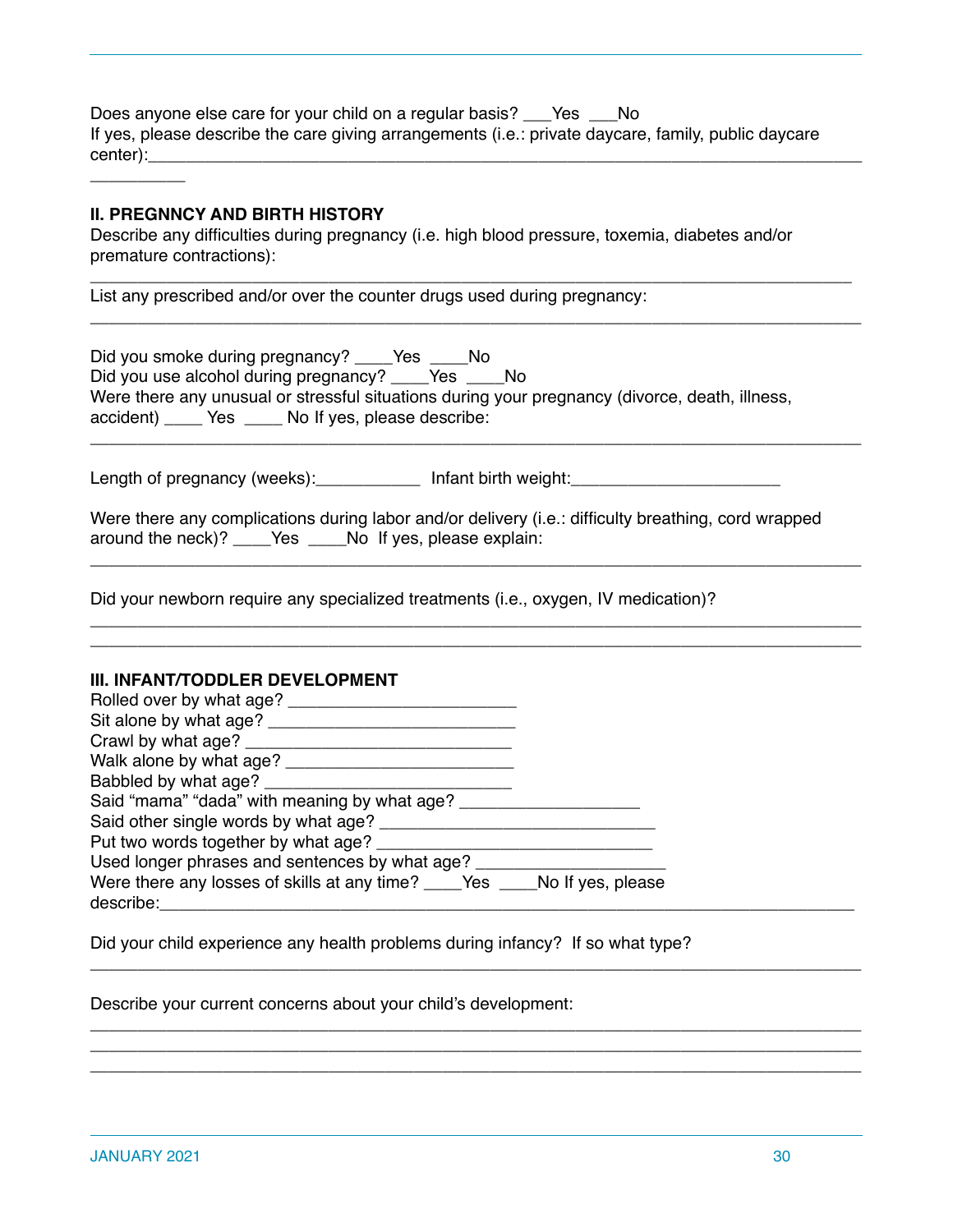#### **HEALTH HISTORY**

| Date of last physical exam: |  |
|-----------------------------|--|
| Parent and/or physician's   |  |
| concerns:                   |  |
|                             |  |

| Has your child had any of the following? Check<br>all that apply. | Describe the condition and the age of onset. |
|-------------------------------------------------------------------|----------------------------------------------|
| Frequent ear infections                                           |                                              |
| <b>Seizures</b>                                                   |                                              |
| Hearing Loss/hearing aids                                         |                                              |
| <b>Vision Problems</b>                                            |                                              |
| Head Injury                                                       |                                              |
| Neglect/Abuse                                                     |                                              |
| Allergies                                                         |                                              |
| <b>Sleeping Problems</b>                                          |                                              |
| Limited diet/food sensitivities                                   |                                              |

Has your child been diagnosed by a health professional with any disability? If yes, please describe and list diagnosing doctor:

\_\_\_\_\_\_\_\_\_\_\_\_\_\_\_\_\_\_\_\_\_\_\_\_\_\_\_\_\_\_\_\_\_\_\_\_\_\_\_\_\_\_\_\_\_\_\_\_\_\_\_\_\_\_\_\_\_\_\_\_\_\_\_\_\_\_\_\_\_\_\_\_\_\_\_\_\_\_\_\_\_

| Is your child currently taking any medications? _____ Yes _____ No<br>If yes, please<br>list:                                                                                                                            |
|--------------------------------------------------------------------------------------------------------------------------------------------------------------------------------------------------------------------------|
| Does your child require any special medical care or procedures at home or school? _____ Yes<br>No.<br>If yes, please explain (i.e.: G-Tube, nebulizer treatment, catheterization, tracheostomy care, oxygen,<br>Epi-pen) |

\_\_\_\_\_\_\_\_\_\_\_\_\_\_\_\_\_\_\_\_\_\_\_\_\_\_\_\_\_\_\_\_\_\_\_\_\_\_\_\_\_\_\_\_\_\_\_\_\_\_\_\_\_\_\_\_\_\_\_\_\_\_\_\_\_\_\_\_\_\_\_\_\_\_\_\_\_\_\_\_\_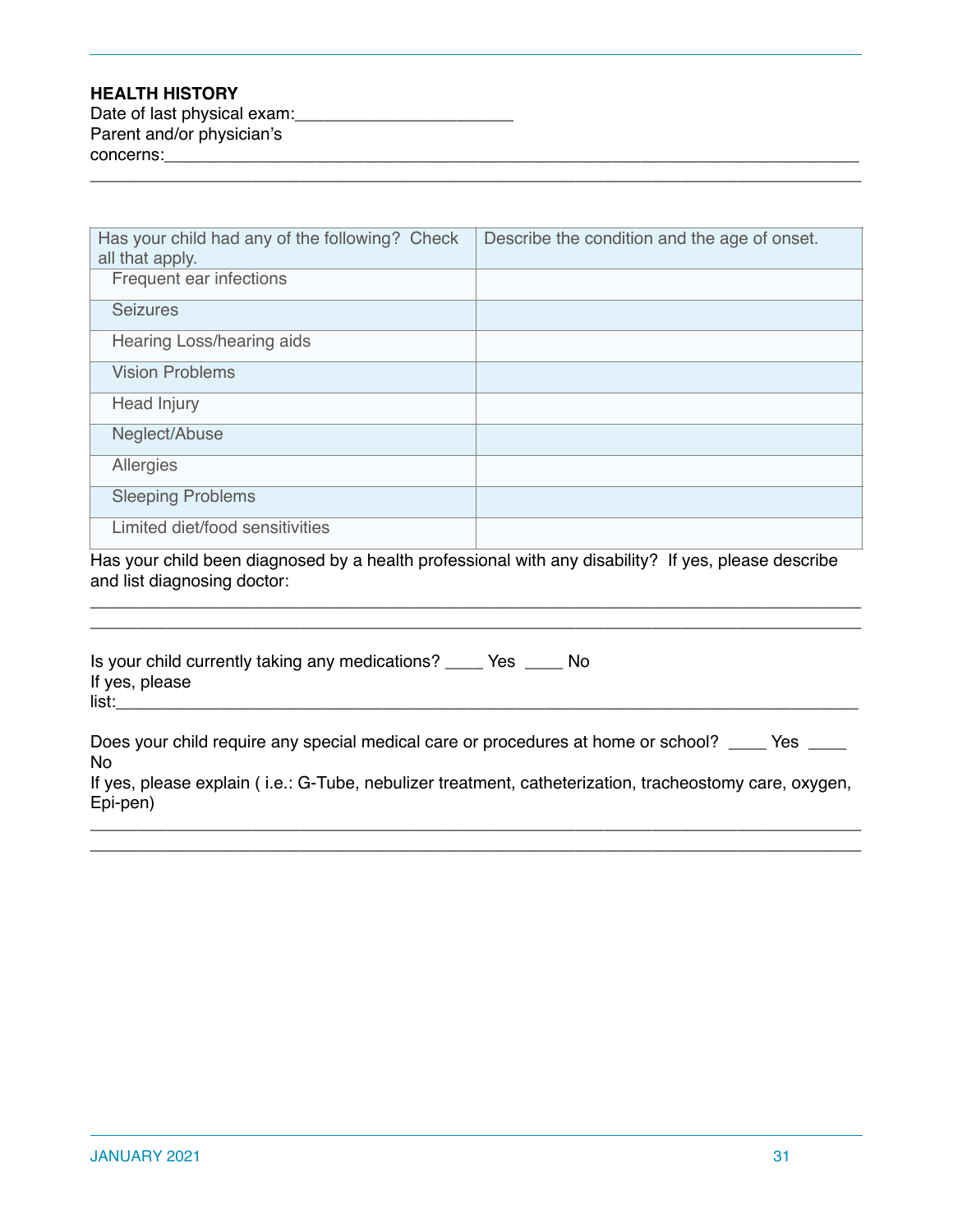| SOCIAL AND PLAY SURVEY                                                                                 |                   |                             |                                  |
|--------------------------------------------------------------------------------------------------------|-------------------|-----------------------------|----------------------------------|
|                                                                                                        | <b>RAREL</b><br>Υ | <b>SOMETI</b><br><b>MES</b> | <b>FREQ</b><br><b>UENTL</b><br>Y |
| At home my child usually follows our rules and requests.                                               |                   |                             |                                  |
| My child enjoys physical activity such as swinging, climbing, jumping<br>and hanging upside-down.      |                   |                             |                                  |
| My child can play independently for short periods of time.                                             |                   |                             |                                  |
| My child avoids messy activities such as play-dough and finger-<br>paints.                             |                   |                             |                                  |
| My child is overly alert or disturbed by minor noise and/or movement.                                  |                   |                             |                                  |
| My child has difficulty with hitting, kicking, or biting other children.                               |                   |                             |                                  |
| My child can play cooperatively alongside other children for short<br>periods of time.                 |                   |                             |                                  |
| My child usually maintains eye contact when speaking to a familiar<br>person.                          |                   |                             |                                  |
| My child is beginning to understand sharing and turn-taking.                                           |                   |                             |                                  |
| My child is appropriately cautious with strangers.                                                     |                   |                             |                                  |
| My child does not usually scream, cry, or tantrum for longer than ten<br>minutes at a time.            |                   |                             |                                  |
| My child will sit and look at books independently.                                                     |                   |                             |                                  |
| My child can follow simple directions (i.e.: "Go to your room and get<br>your shoes").                 |                   |                             |                                  |
| My child points to objects (points to juice, points to a toy he/she<br>wants).                         |                   |                             |                                  |
| My child is beginning to use pretend play (cooking, going to work,<br>talking on the phone, cleaning). |                   |                             |                                  |
| My child has unusual interests                                                                         |                   |                             |                                  |
| My child transitions easily from one activity to another                                               |                   |                             |                                  |
| My child enjoys making family members laugh (makes silly faces or<br>noises).                          |                   |                             |                                  |

What kind of games and activities (i.e.: books, dolls, blocks, art activities, balls, puzzles) does your child enjoy?

\_\_\_\_\_\_\_\_\_\_\_\_\_\_\_\_\_\_\_\_\_\_\_\_\_\_\_\_\_\_\_\_\_\_\_\_\_\_\_\_\_\_\_\_\_\_\_\_\_\_\_\_\_\_\_\_\_\_\_\_\_\_\_\_\_\_\_\_\_\_\_\_\_\_\_\_\_\_\_\_\_ \_\_\_\_\_\_\_\_\_\_\_\_\_\_\_\_\_\_\_\_\_\_\_\_\_\_\_\_\_\_\_\_\_\_\_\_\_\_\_\_\_\_\_\_\_\_\_\_\_\_\_\_\_\_\_\_\_\_\_\_\_\_\_\_\_\_\_\_\_\_\_\_\_\_\_\_\_\_\_\_\_

Any particular or unusual habits that you are concerned about (i.e.: aggression towards others, head banging, poor impulsive control, or harming themselves in anyway)? \_\_\_Yes \_\_\_No If yes, please describe the areas of concern:

\_\_\_\_\_\_\_\_\_\_\_\_\_\_\_\_\_\_\_\_\_\_\_\_\_\_\_\_\_\_\_\_\_\_\_\_\_\_\_\_\_\_\_\_\_\_\_\_\_\_\_\_\_\_\_\_\_\_\_\_\_\_\_\_\_\_\_\_\_\_\_\_\_\_\_\_\_\_\_\_\_ \_\_\_\_\_\_\_\_\_\_\_\_\_\_\_\_\_\_\_\_\_\_\_\_\_\_\_\_\_\_\_\_\_\_\_\_\_\_\_\_\_\_\_\_\_\_\_\_\_\_\_\_\_\_\_\_\_\_\_\_\_\_\_\_\_\_\_\_\_\_\_\_\_\_\_\_\_\_\_\_\_